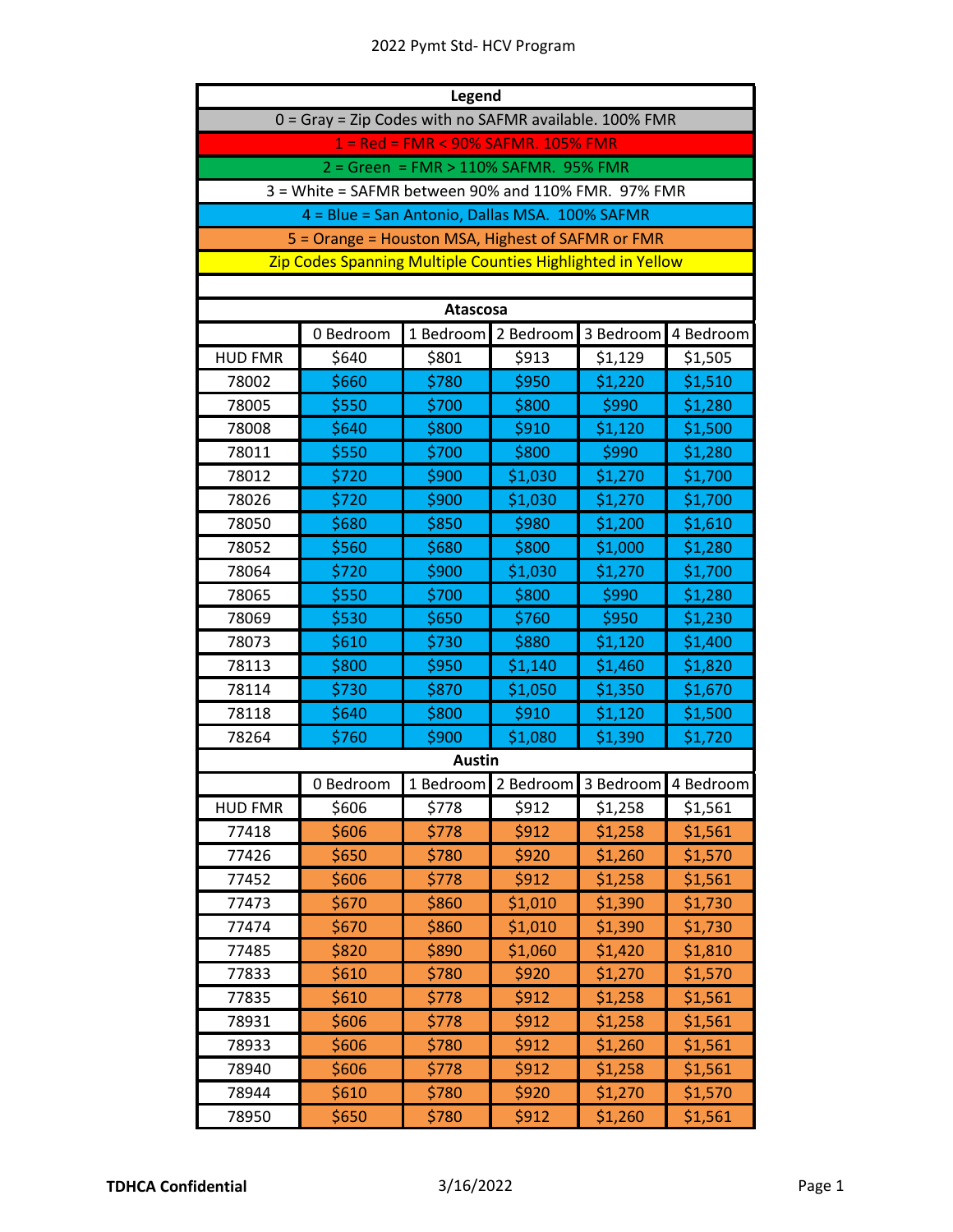## 2022 Pymt Std- HCV Program

| <b>Legend</b>  |                                                            |                                       |           |           |           |
|----------------|------------------------------------------------------------|---------------------------------------|-----------|-----------|-----------|
|                | 0 = Gray = Zip Codes with no SAFMR available. 100% FMR     |                                       |           |           |           |
|                |                                                            | 1 = Red = FMR < 90% SAFMR. 105% FMR   |           |           |           |
|                |                                                            | 2 = Green = FMR > 110% SAFMR. 95% FMR |           |           |           |
|                | 3 = White = SAFMR between 90% and 110% FMR. 97% FMR        |                                       |           |           |           |
|                | 4 = Blue = San Antonio, Dallas MSA. 100% SAFMR             |                                       |           |           |           |
|                | 5 = Orange = Houston MSA, Highest of SAFMR or FMR          |                                       |           |           |           |
|                | Zip Codes Spanning Multiple Counties Highlighted in Yellow |                                       |           |           |           |
| 78954          | \$606                                                      | \$780                                 | \$912     | \$1,260   | \$1,561   |
|                |                                                            |                                       |           |           |           |
|                |                                                            | <b>Bandera</b>                        |           |           |           |
|                | 0 Bedroom                                                  | 1 Bedroom                             | 2 Bedroom | 3 Bedroom | 4 Bedroom |
| <b>HUD FMR</b> | \$815                                                      | \$961                                 | \$1,165   | \$1,500   | \$1,849   |
| 78003          | \$740                                                      | \$870                                 | \$1,060   | \$1,360   | \$1,680   |
| 78010          | \$720                                                      | \$850                                 | \$1,030   | \$1,330   | \$1,630   |
| 78023          | \$1,220                                                    | \$1,440                               | \$1,740   | \$2,250   | \$2,760   |
| 78055          | \$590                                                      | \$690                                 | \$840     | \$1,080   | \$1,330   |
| 78063          | \$760                                                      | \$900                                 | \$1,090   | \$1,400   | \$1,730   |
| 78883          | \$640                                                      | \$760                                 | \$930     | \$1,210   | \$1,500   |
| 78884          | \$720                                                      | \$850                                 | \$1,030   | \$1,330   | \$1,630   |
| 78885          | \$720                                                      | \$850                                 | \$1,030   | \$1,330   | \$1,630   |
|                |                                                            |                                       |           |           |           |
|                |                                                            | <b>Bosque</b>                         |           |           |           |
|                | 0 Bedroom                                                  | 1 Bedroom                             | 2 Bedroom | 3 Bedroom | 4 Bedroom |
| <b>HUD FMR</b> | \$574                                                      | \$590                                 | \$776     | \$1,007   | \$1,052   |
| 76043          | \$574                                                      | \$590                                 | \$776     | \$1,007   | \$1,052   |
| 76457          | \$574                                                      | \$590                                 | \$776     | \$1,007   | \$1,052   |
| 76528          | \$557                                                      | \$573                                 | \$753     | \$977     | \$1,105   |
| 76633          | \$603                                                      | \$620                                 | \$815     | \$1,058   | \$1,105   |
| 76634          | <b>S603</b>                                                | \$620                                 | \$753     | \$1,058   | \$1,105   |
| 76637          | \$574                                                      | \$590                                 | \$776     | \$1,007   | \$1,052   |
| 76649          | \$574                                                      | \$590                                 | \$776     | \$1,007   | \$1,052   |
| 76652          | \$574                                                      | \$590                                 | \$776     | \$1,007   | \$1,052   |
| 76665          | \$574                                                      | \$590                                 | \$776     | \$1,007   | \$1,052   |
| 76671          | \$574                                                      | \$590                                 | \$776     | \$1,007   | \$1,052   |
| 76689          | \$603                                                      | \$620                                 | \$815     | \$1,058   | \$1,105   |
| 76690          | \$574                                                      | \$590                                 | \$776     | \$1,007   | \$1,052   |
|                |                                                            | <b>Caldwell</b>                       |           |           |           |
|                | 0 Bedroom                                                  | 1 Bedroom                             | 2 Bedroom | 3 Bedroom | 4 Bedroom |
| <b>HUD FMR</b> | \$1,092                                                    | \$1,236                               | \$1,451   | \$1,867   | \$2,194   |
| 78610          | \$1,060                                                    | \$1,199                               | \$1,408   | \$1,811   | \$2,129   |
| 78616          | \$1,038                                                    | \$1,175                               | \$1,379   | \$1,774   | \$2,085   |
| 78622          | \$1,038                                                    | \$1,175                               | \$1,379   | \$1,774   | \$2,085   |
| 78632          | \$1,038                                                    | \$1,175                               | \$1,379   | \$1,774   | \$2,085   |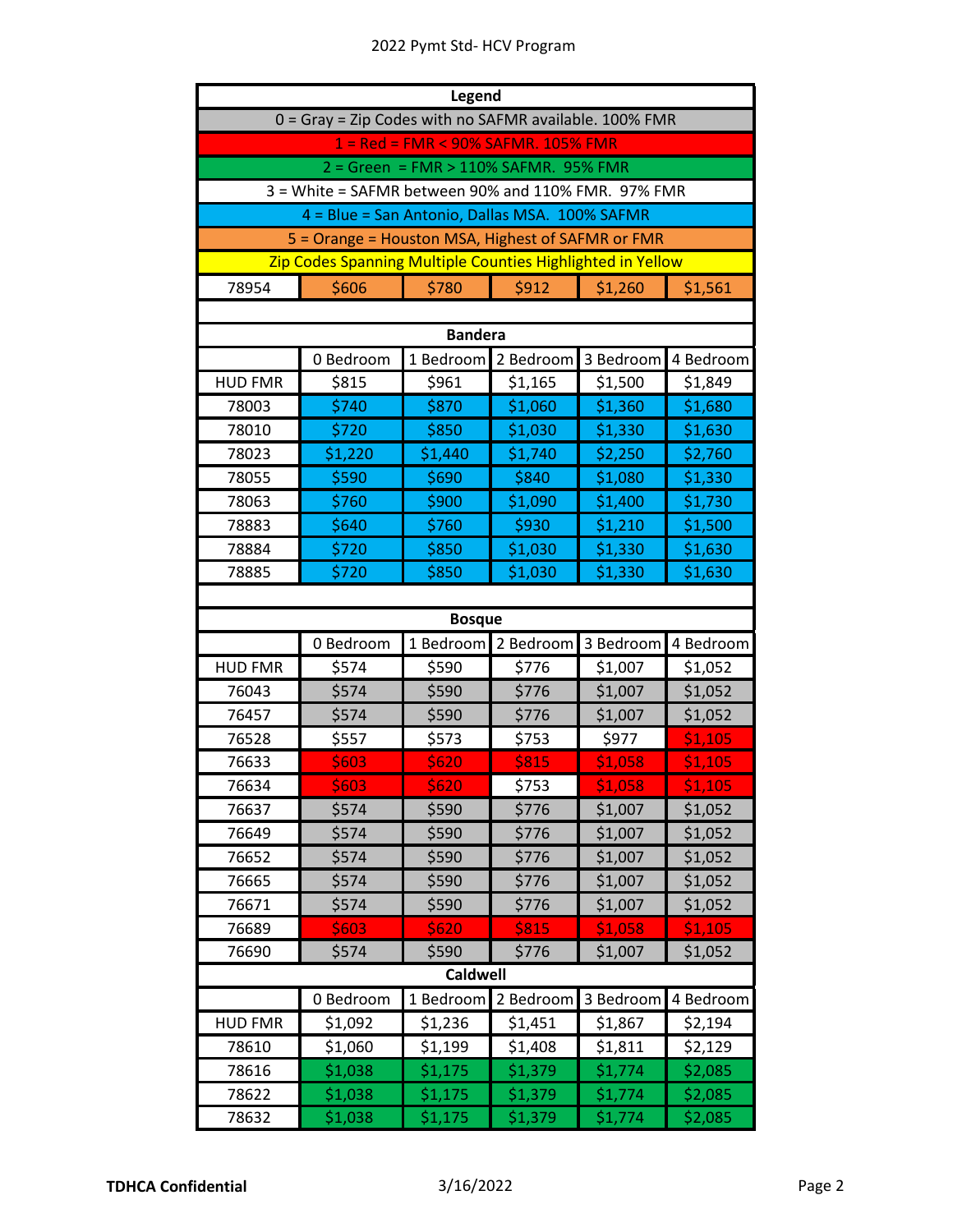| <b>Legend</b>  |                                                            |                                       |           |           |           |  |  |  |
|----------------|------------------------------------------------------------|---------------------------------------|-----------|-----------|-----------|--|--|--|
|                | 0 = Gray = Zip Codes with no SAFMR available. 100% FMR     |                                       |           |           |           |  |  |  |
|                |                                                            | 1 = Red = FMR < 90% SAFMR. 105% FMR   |           |           |           |  |  |  |
|                |                                                            | 2 = Green = FMR > 110% SAFMR. 95% FMR |           |           |           |  |  |  |
|                | 3 = White = SAFMR between 90% and 110% FMR. 97% FMR        |                                       |           |           |           |  |  |  |
|                | 4 = Blue = San Antonio, Dallas MSA. 100% SAFMR             |                                       |           |           |           |  |  |  |
|                | 5 = Orange = Houston MSA, Highest of SAFMR or FMR          |                                       |           |           |           |  |  |  |
|                | Zip Codes Spanning Multiple Counties Highlighted in Yellow |                                       |           |           |           |  |  |  |
| 78640          | \$1,147                                                    | \$1,298                               | \$1,524   | \$1,961   | \$2,304   |  |  |  |
| 78644          | \$1,038                                                    | \$1,175                               | \$1,379   | \$1,774   | \$2,085   |  |  |  |
| 78648          | \$1,038                                                    | \$1,175                               | \$1,379   | \$1,774   | \$2,085   |  |  |  |
| 78655          | \$1,038                                                    | \$1,175                               | \$1,379   | \$1,774   | \$2,085   |  |  |  |
| 78656          | \$1,038                                                    | \$1,175                               | \$1,379   | \$1,774   | \$2,085   |  |  |  |
| 78661          | \$1,038                                                    | \$1,175                               | \$1,379   | \$1,774   | \$2,085   |  |  |  |
| 78662          | \$1,038                                                    | \$1,175                               | \$1,379   | \$1,774   | \$2,085   |  |  |  |
| 78666          | \$1,038                                                    | \$1,175                               | \$1,379   | \$1,774   | \$2,085   |  |  |  |
| 78953          | \$1,147                                                    | \$1,298                               | \$1,524   | \$1,961   | \$2,304   |  |  |  |
| 78959          | \$1,038                                                    | \$1,175                               | \$1,379   | \$1,774   | \$2,085   |  |  |  |
|                | <b>Chambers</b>                                            |                                       |           |           |           |  |  |  |
|                | 0 Bedroom                                                  | 1 Bedroom                             | 2 Bedroom | 3 Bedroom | 4 Bedroom |  |  |  |
| <b>HUD FMR</b> | \$944                                                      | \$1,014                               | \$1,208   | \$1,603   | \$2,058   |  |  |  |
| 77514          | \$944                                                      | \$1,014                               | \$1,208   | \$1,603   | \$2,058   |  |  |  |
| 77521          | \$944                                                      | \$1,014                               | \$1,208   | \$1,603   | \$2,058   |  |  |  |
| 77523          | \$944                                                      | \$1,014                               | \$1,208   | \$1,603   | \$2,058   |  |  |  |
| 77535          | \$944                                                      | \$1,014                               | \$1,208   | \$1,603   | \$2,058   |  |  |  |
| 77560          | \$944                                                      | \$1,014                               | \$1,208   | \$1,603   | \$2,058   |  |  |  |
| 77575          | \$944                                                      | \$1,014                               | \$1,208   | \$1,603   | \$2,058   |  |  |  |
| 77580          | \$944                                                      | \$1,014                               | \$1,208   | \$1,603   | \$2,058   |  |  |  |
| 77597          | \$944                                                      | \$1,014                               | \$1,208   | \$1,603   | \$2,058   |  |  |  |
| 77661          | S944                                                       | \$1,014                               | \$1,208   | \$1,603   | \$2,058   |  |  |  |
| 77665          | \$944                                                      | \$1,014                               | \$1,208   | \$1,603   | \$2,058   |  |  |  |
|                |                                                            | Colorado                              |           |           |           |  |  |  |
|                | 0 Bedroom                                                  | 1 Bedroom                             | 2 Bedroom | 3 Bedroom | 4 Bedroom |  |  |  |
| <b>HUD FMR</b> | \$602                                                      | \$618                                 | \$813     | \$1,081   | \$1,187   |  |  |  |
| 77412          | \$602                                                      | \$618                                 | \$813     | \$1,081   | \$1,187   |  |  |  |
| 77434          | \$602                                                      | \$618                                 | \$813     | \$1,081   | \$1,187   |  |  |  |
| 77435          | \$633                                                      | \$649                                 | \$854     | \$1,136   | \$1,247   |  |  |  |
| 77442          | \$602                                                      | \$618                                 | \$813     | \$1,081   | \$1,187   |  |  |  |
| 77460          | \$602                                                      | \$618                                 | \$813     | \$1,081   | \$1,187   |  |  |  |
| 77470          | \$602                                                      | \$618                                 | \$813     | \$1,081   | \$1,187   |  |  |  |
| 77474          | \$633                                                      | \$649                                 | 5854      | \$1,136   | \$1,247   |  |  |  |
| 77475          | \$602                                                      | \$618                                 | \$813     | \$1,081   | \$1,187   |  |  |  |
| 77964          | \$602                                                      | \$618                                 | \$813     | \$1,081   | \$1,187   |  |  |  |
| 78933          | \$584                                                      | \$649                                 | \$854     | \$1,136   | \$1,247   |  |  |  |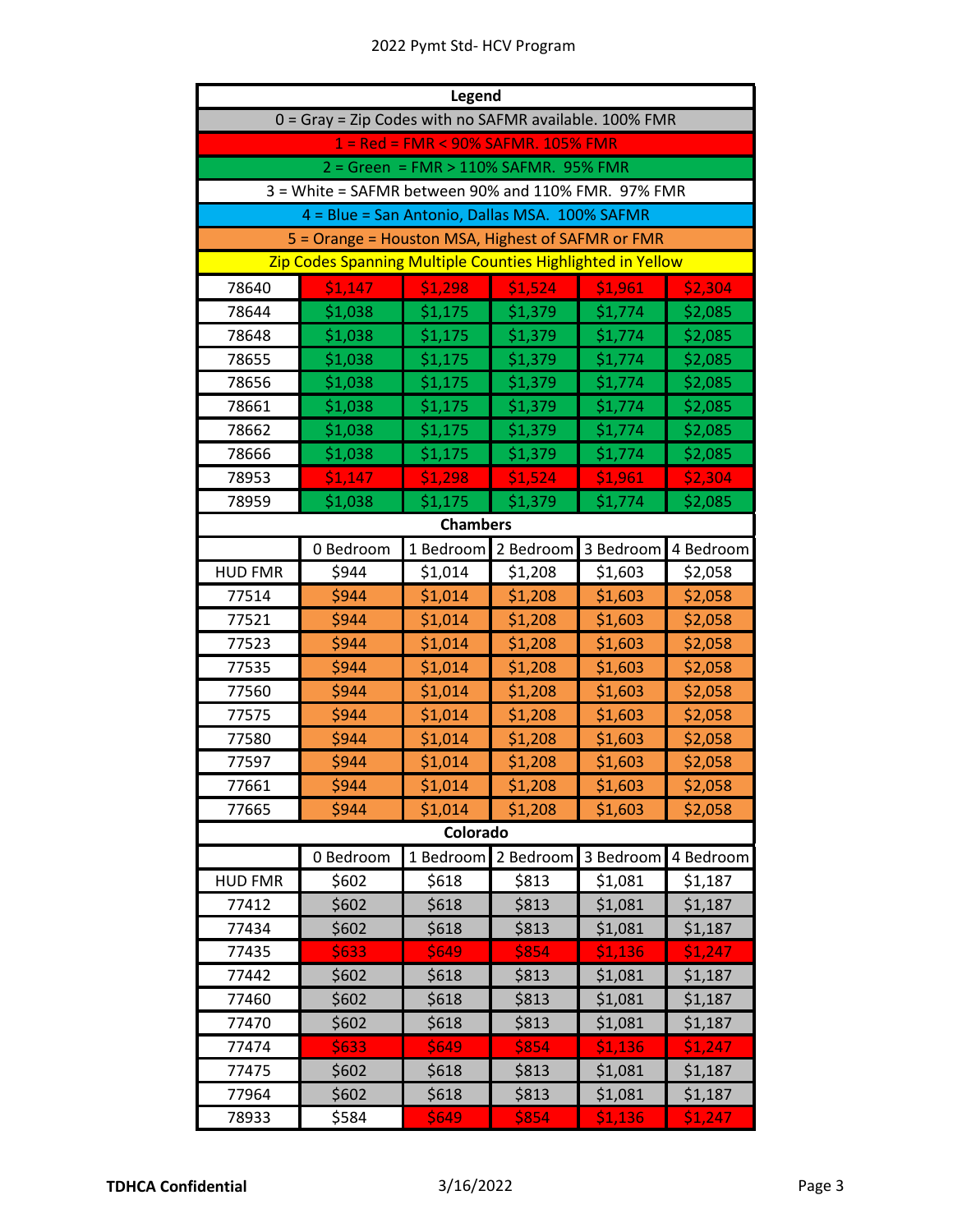|                | <b>Legend</b>                                              |                                       |           |           |           |  |
|----------------|------------------------------------------------------------|---------------------------------------|-----------|-----------|-----------|--|
|                | 0 = Gray = Zip Codes with no SAFMR available. 100% FMR     |                                       |           |           |           |  |
|                |                                                            | 1 = Red = FMR < 90% SAFMR. 105% FMR   |           |           |           |  |
|                |                                                            | 2 = Green = FMR > 110% SAFMR. 95% FMR |           |           |           |  |
|                | 3 = White = SAFMR between 90% and 110% FMR. 97% FMR        |                                       |           |           |           |  |
|                | 4 = Blue = San Antonio, Dallas MSA. 100% SAFMR             |                                       |           |           |           |  |
|                | 5 = Orange = Houston MSA, Highest of SAFMR or FMR          |                                       |           |           |           |  |
|                | Zip Codes Spanning Multiple Counties Highlighted in Yellow |                                       |           |           |           |  |
| 78934          | \$602                                                      | \$618                                 | \$813     | \$1,081   | \$1,187   |  |
| 78935          | \$602                                                      | \$618                                 | \$813     | \$1,081   | \$1,187   |  |
| 78940          | \$584                                                      | \$649                                 | \$789     | \$1,136   | \$1,247   |  |
| 78943          | \$602                                                      | \$618                                 | \$813     | \$1,081   | \$1,187   |  |
| 78950          | \$584                                                      | \$649                                 | \$854     | \$1,136   | \$1,247   |  |
| 78951          | \$602                                                      | \$618                                 | \$813     | \$1,081   | \$1,187   |  |
| 78956          | \$602                                                      | \$618                                 | \$813     | \$1,081   | \$1,187   |  |
| 78962          | \$602                                                      | \$618                                 | \$813     | \$1,081   | \$1,187   |  |
|                |                                                            | <b>Comal</b>                          |           |           |           |  |
|                | 0 Bedroom                                                  | 1 Bedroom                             | 2 Bedroom | 3 Bedroom | 4 Bedroom |  |
| <b>HUD FMR</b> | \$815                                                      | \$961                                 | \$1,165   | \$1,500   | \$1,849   |  |
| 78006          | \$910                                                      | \$1,090                               | \$1,360   | \$1,680   | \$2,130   |  |
| 78015          | \$1,230                                                    | \$1,470                               | \$1,800   | \$2,280   | \$2,850   |  |
| 78070          | \$1,010                                                    | \$1,200                               | \$1,450   | \$1,870   | \$2,300   |  |
| 78108          | \$1,220                                                    | \$1,440                               | \$1,750   | \$2,250   | \$2,780   |  |
| 78130          | \$900                                                      | \$1,060                               | \$1,290   | \$1,660   | \$2,050   |  |
| 78131          | \$920                                                      | \$1,080                               | \$1,310   | \$1,690   | \$2,080   |  |
| 78132          | \$940                                                      | \$1,110                               | \$1,340   | \$1,730   | \$2,130   |  |
| 78133          | \$820                                                      | \$960                                 | \$1,170   | \$1,510   | \$1,860   |  |
| 78135          | \$815                                                      | \$961                                 | \$1,165   | \$1,500   | \$1,849   |  |
| 78154          | \$1,020                                                    | \$1,200                               | \$1,460   | \$1,880   | \$2,320   |  |
| 78163          | \$900                                                      | \$1,060                               | \$1,290   | \$1,660   | \$2,050   |  |
| 78266          | \$1,220                                                    | \$1,440                               | \$1,750   | \$2,250   | \$2,780   |  |
| 78606          | \$650                                                      | \$770                                 | \$950     | \$1,200   | \$1,500   |  |
| 78623          | \$930                                                      | \$1,080                               | \$1,290   | \$1,660   | \$2,010   |  |
| 78666          | \$860                                                      | \$980                                 | \$1,150   | \$1,480   | \$1,750   |  |
| 78676          | \$1,110                                                    | \$1,260                               | \$1,480   | \$1,900   | \$2,240   |  |
|                |                                                            | Comanche                              |           |           |           |  |
|                | 0 Bedroom                                                  | 1 Bedroom                             | 2 Bedroom | 3 Bedroom | 4 Bedroom |  |
| <b>HUD FMR</b> | \$560                                                      | \$664                                 | \$757     | \$1,075   | \$1,148   |  |
| 76432          | \$560                                                      | \$664                                 | \$757     | \$1,075   | \$1,148   |  |
| 76436          | \$560                                                      | \$664                                 | \$757     | \$1,075   | \$1,148   |  |
| 76442          | \$560                                                      | \$664                                 | \$757     | \$1,075   | \$1,148   |  |
| 76444          | \$560                                                      | \$664                                 | \$757     | \$1,075   | \$1,148   |  |
| 76445          | \$560                                                      | \$664                                 | \$757     | \$1,075   | \$1,148   |  |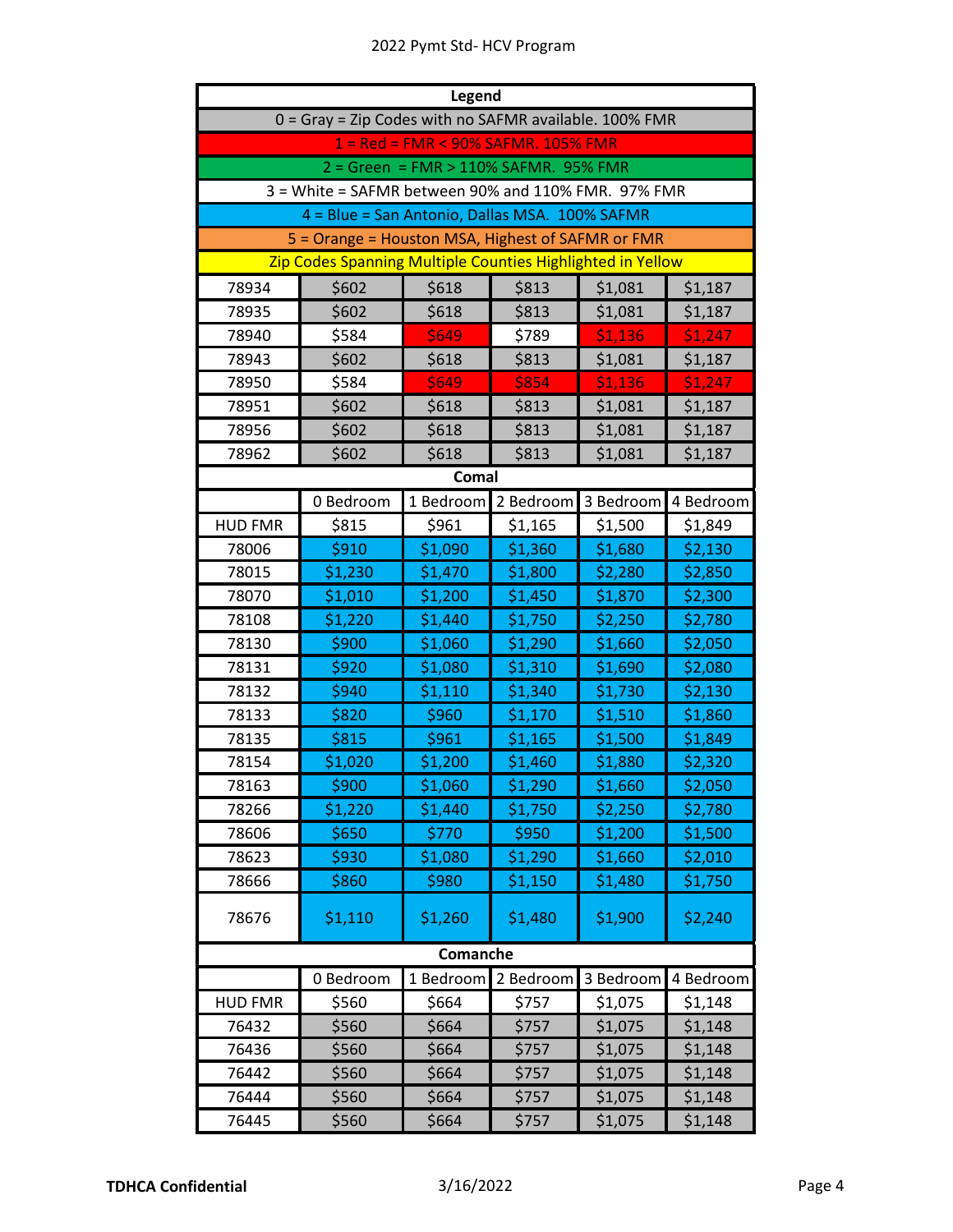|                | <b>Legend</b>                                              |                                       |           |           |           |  |
|----------------|------------------------------------------------------------|---------------------------------------|-----------|-----------|-----------|--|
|                | 0 = Gray = Zip Codes with no SAFMR available. 100% FMR     |                                       |           |           |           |  |
|                |                                                            | 1 = Red = FMR < 90% SAFMR. 105% FMR   |           |           |           |  |
|                |                                                            | 2 = Green = FMR > 110% SAFMR. 95% FMR |           |           |           |  |
|                | 3 = White = SAFMR between 90% and 110% FMR. 97% FMR        |                                       |           |           |           |  |
|                | 4 = Blue = San Antonio, Dallas MSA. 100% SAFMR             |                                       |           |           |           |  |
|                | 5 = Orange = Houston MSA, Highest of SAFMR or FMR          |                                       |           |           |           |  |
|                | Zip Codes Spanning Multiple Counties Highlighted in Yellow |                                       |           |           |           |  |
| 76446          | \$560                                                      | \$664                                 | \$757     | \$1,075   | \$1,148   |  |
| 76452          | \$560                                                      | \$664                                 | \$757     | \$1,075   | \$1,148   |  |
| 76454          | \$560                                                      | \$664                                 | \$757     | \$1,075   | \$1,148   |  |
| 76455          | \$560                                                      | \$664                                 | \$757     | \$1,075   | \$1,148   |  |
| 76468          | \$560                                                      | \$664                                 | \$757     | \$1,075   | \$1,148   |  |
| 76471          | \$560                                                      | \$664                                 | \$757     | \$1,075   | \$1,148   |  |
| 76474          | \$560                                                      | \$664                                 | \$757     | \$1,075   | \$1,148   |  |
| 76857          | \$560                                                      | \$664                                 | \$757     | \$1,075   | \$1,148   |  |
| 76890          | \$560                                                      | \$664                                 | \$757     | \$1,075   | \$1,148   |  |
|                |                                                            | <b>Crockett</b>                       |           |           |           |  |
|                | 0 Bedroom                                                  | 1 Bedroom                             | 2 Bedroom | 3 Bedroom | 4 Bedroom |  |
| <b>HUD FMR</b> | \$560                                                      | \$600                                 | \$757     | \$998     | \$1,105   |  |
| 76943          | \$560                                                      | \$600                                 | \$757     | \$998     | \$1,105   |  |
|                |                                                            | Denton                                |           |           |           |  |
|                |                                                            |                                       |           |           |           |  |
|                | 0 Bedroom                                                  | 1 Bedroom                             | 2 Bedroom | 3 Bedroom | 4 Bedroom |  |
| <b>HUD FMR</b> | \$1,076                                                    | \$1,150                               | \$1,362   | \$1,736   | \$2,280   |  |
| 75007          | \$1,140                                                    | \$1,220                               | \$1,440   | \$1,840   | \$2,410   |  |
| 75009          | \$1,450                                                    | \$1,540                               | \$1,830   | \$2,330   | \$3,060   |  |
| 75010          | \$1,240                                                    | \$1,330                               | \$1,570   | \$2,000   | \$2,630   |  |
| 75011          | \$1,060                                                    | \$1,130                               | \$1,340   | \$1,710   | \$2,240   |  |
| 75019          | \$1,320                                                    | \$1,410                               | \$1,670   | \$2,130   | \$2,800   |  |
| 75022          | \$1,610                                                    | \$1,720                               | \$2,040   | \$2,600   | \$3,410   |  |
| 75024          | \$1,570                                                    | \$1,680                               | \$1,990   | \$2,540   | \$3,330   |  |
| 75027          | \$1,130                                                    | \$1,210                               | \$1,430   | \$1,820   | \$2,390   |  |
| 75028          | \$1,610                                                    | \$1,720                               | \$2,040   | \$2,600   | \$3,420   |  |
| 75029          | \$1,130                                                    | \$1,210                               | \$1,430   | \$1,820   | \$2,390   |  |
| 75033          | \$1,160                                                    | \$1,240                               | \$1,470   | \$1,880   | \$2,460   |  |
| 75034          | \$1,400                                                    | \$1,490                               | \$1,770   | \$2,260   | \$2,960   |  |
| 75035          | \$1,610                                                    | \$1,720                               | \$2,040   | \$2,600   | \$3,420   |  |
| 75036          | \$1,130                                                    | \$1,210                               | \$1,430   | \$1,820   | \$2,390   |  |
| 75056          | \$1,320                                                    | \$1,410                               | \$1,670   | \$2,130   | \$2,800   |  |
| 75057          | \$1,160                                                    | \$1,240                               | \$1,470   | \$1,870   | \$2,460   |  |
| 75065          | \$1,170                                                    | \$1,250                               | \$1,480   | \$1,890   | \$2,480   |  |
| 75067          | \$1,180                                                    | \$1,270                               | \$1,500   | \$1,910   | \$2,510   |  |
| 75068          | \$1,560                                                    | \$1,670                               | \$1,980   | \$2,520   | \$3,310   |  |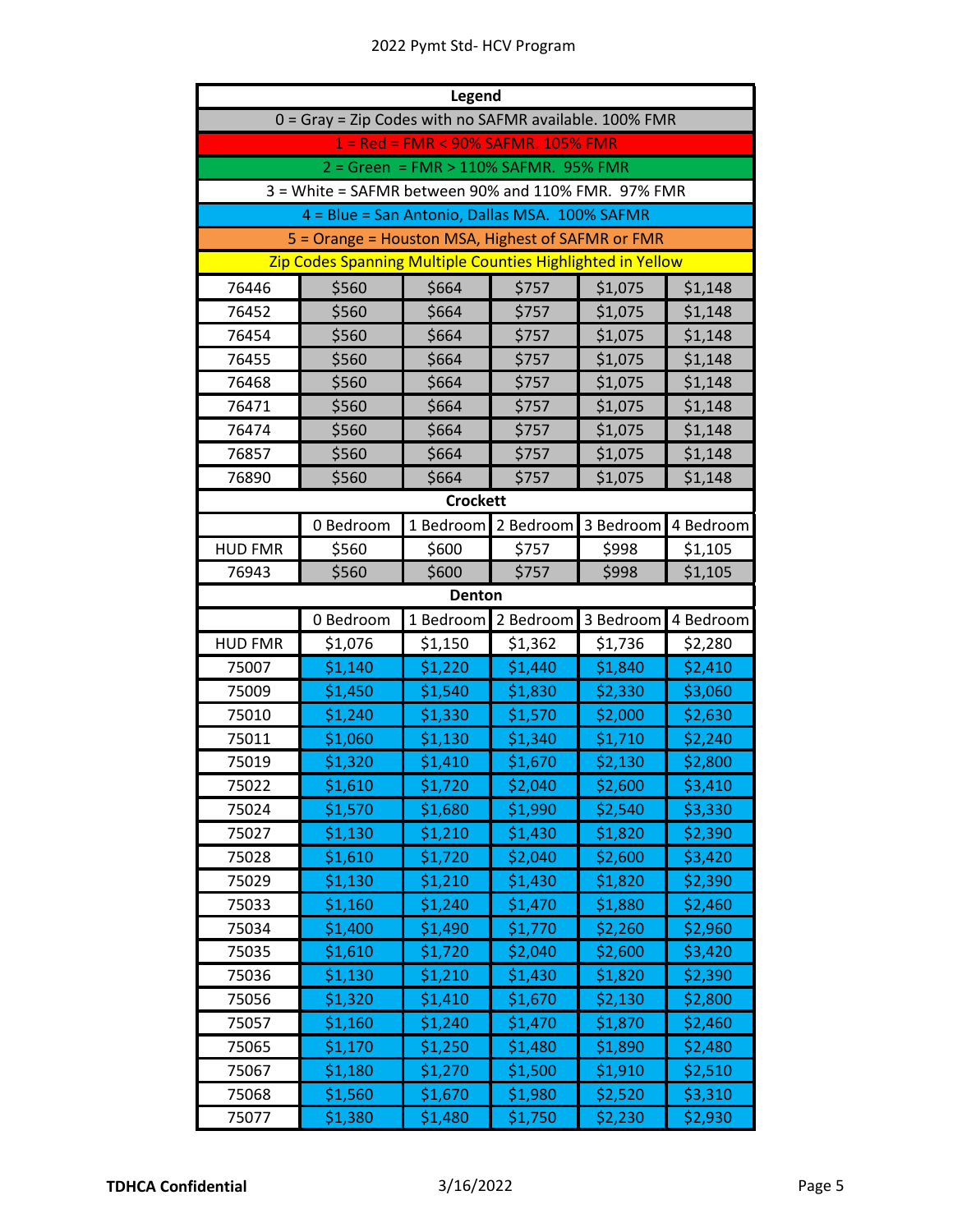| Legend         |                                                            |                                       |           |           |           |  |  |
|----------------|------------------------------------------------------------|---------------------------------------|-----------|-----------|-----------|--|--|
|                | 0 = Gray = Zip Codes with no SAFMR available. 100% FMR     |                                       |           |           |           |  |  |
|                |                                                            | 1 = Red = FMR < 90% SAFMR. 105% FMR   |           |           |           |  |  |
|                |                                                            | 2 = Green = FMR > 110% SAFMR. 95% FMR |           |           |           |  |  |
|                | 3 = White = SAFMR between 90% and 110% FMR. 97% FMR        |                                       |           |           |           |  |  |
|                | 4 = Blue = San Antonio, Dallas MSA. 100% SAFMR             |                                       |           |           |           |  |  |
|                | 5 = Orange = Houston MSA, Highest of SAFMR or FMR          |                                       |           |           |           |  |  |
|                | Zip Codes Spanning Multiple Counties Highlighted in Yellow |                                       |           |           |           |  |  |
| 75078          | \$1,390                                                    | \$1,490                               | \$1,760   | \$2,240   | \$2,950   |  |  |
| 75093          | \$1,450                                                    | \$1,550                               | \$1,840   | \$2,350   | \$3,080   |  |  |
| 75287          | \$1,210                                                    | \$1,290                               | \$1,530   | \$1,950   | \$2,560   |  |  |
| 76052          | \$1,350                                                    | \$1,510                               | \$1,800   | \$2,380   | \$2,970   |  |  |
| 76078          | \$1,050                                                    | \$1,070                               | \$1,220   | \$1,630   | \$1,760   |  |  |
| 76092          | \$1,310                                                    | \$1,480                               | \$1,760   | \$2,330   | \$2,910   |  |  |
| 76177          | \$1,220                                                    | \$1,370                               | \$1,630   | \$2,150   | \$2,700   |  |  |
| 76201          | \$970                                                      | \$1,040                               | \$1,230   | \$1,570   | \$2,060   |  |  |
| 76202          | \$1,130                                                    | \$1,210                               | \$1,430   | \$1,820   | \$2,390   |  |  |
| 76203          | \$1,076                                                    | \$1,150                               | \$1,362   | \$1,736   | \$2,280   |  |  |
| 76204          | \$1,130                                                    | \$1,210                               | \$1,430   | \$1,820   | \$2,390   |  |  |
| 76205          | \$1,030                                                    | \$1,110                               | \$1,310   | \$1,670   | \$2,190   |  |  |
| 76206          | \$1,130                                                    | \$1,210                               | \$1,430   | \$1,820   | \$2,390   |  |  |
| 76207          | \$1,110                                                    | \$1,180                               | \$1,400   | \$1,780   | \$2,340   |  |  |
| 76208          | \$1,150                                                    | \$1,220                               | \$1,450   | \$1,850   | \$2,430   |  |  |
| 76209          | \$980                                                      | \$1,050                               | \$1,240   | \$1,580   | \$2,080   |  |  |
| 76210          | \$1,310                                                    | \$1,400                               | \$1,660   | \$2,120   | \$2,780   |  |  |
| 76226          | \$1,610                                                    | \$1,720                               | \$2,040   | \$2,600   | \$3,420   |  |  |
| 76227          | \$1,600                                                    | \$1,710                               | \$2,020   | \$2,570   | \$3,380   |  |  |
| 76234          | \$910                                                      | \$920                                 | \$1,050   | \$1,410   | \$1,490   |  |  |
| 76247          | \$1,280                                                    | \$1,370                               | \$1,620   | \$2,060   | \$2,710   |  |  |
| 76249          | \$1,150                                                    | \$1,230                               | \$1,460   | \$1,860   | \$2,440   |  |  |
| 76258          | \$990                                                      | \$1,060                               | \$1,260   | \$1,610   | \$2,110   |  |  |
| 76259          | \$1,140                                                    | \$1,220                               | \$1,450   | \$1,850   | \$2,420   |  |  |
| 76262          | \$1,150                                                    | \$1,260                               | \$1,490   | \$1,930   | \$2,490   |  |  |
| 76266          | \$1,130                                                    | \$1,210                               | \$1,430   | \$1,820   | \$2,390   |  |  |
| 76272          | \$1,130                                                    | \$1,210                               | \$1,430   | \$1,820   | \$2,390   |  |  |
| <b>Ellis</b>   |                                                            |                                       |           |           |           |  |  |
|                | 0 Bedroom                                                  | 1 Bedroom                             | 2 Bedroom | 3 Bedroom | 4 Bedroom |  |  |
| <b>HUD FMR</b> | \$1,076                                                    | \$1,150                               | \$1,362   | \$1,736   | \$2,280   |  |  |
| 75101          | \$860                                                      | \$920                                 | \$1,090   | \$1,390   | \$1,820   |  |  |
| 75104          | \$1,280                                                    | \$1,370                               | \$1,620   | \$2,060   | \$2,710   |  |  |
| 75119          | \$870                                                      | \$930                                 | \$1,100   | \$1,400   | \$1,840   |  |  |
| 75125          | \$990                                                      | \$1,060                               | \$1,250   | \$1,590   | \$2,090   |  |  |
| 75146          | \$1,020                                                    | \$1,090                               | \$1,290   | \$1,640   | \$2,160   |  |  |
| 75152          | \$1,050                                                    | \$1,120                               | \$1,330   | \$1,700   | \$2,230   |  |  |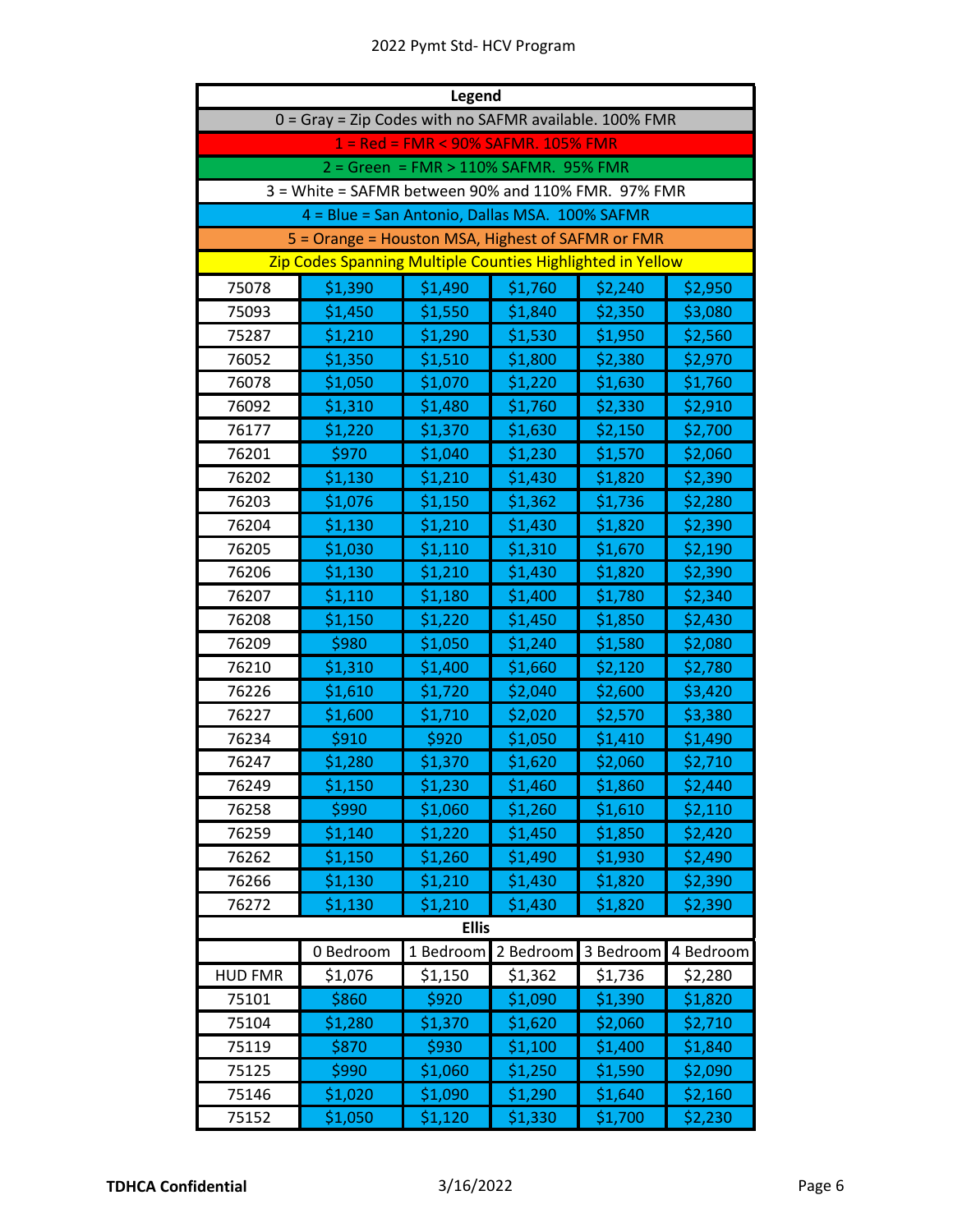|                | Legend                                                     |                                       |           |           |           |  |  |
|----------------|------------------------------------------------------------|---------------------------------------|-----------|-----------|-----------|--|--|
|                | 0 = Gray = Zip Codes with no SAFMR available. 100% FMR     |                                       |           |           |           |  |  |
|                |                                                            | 1 = Red = FMR < 90% SAFMR. 105% FMR   |           |           |           |  |  |
|                |                                                            | 2 = Green = FMR > 110% SAFMR. 95% FMR |           |           |           |  |  |
|                | 3 = White = SAFMR between 90% and 110% FMR. 97% FMR        |                                       |           |           |           |  |  |
|                | 4 = Blue = San Antonio, Dallas MSA. 100% SAFMR             |                                       |           |           |           |  |  |
|                | 5 = Orange = Houston MSA, Highest of SAFMR or FMR          |                                       |           |           |           |  |  |
|                | Zip Codes Spanning Multiple Counties Highlighted in Yellow |                                       |           |           |           |  |  |
| 75154          | \$1,120                                                    | \$1,200                               | \$1,420   | \$1,810   | \$2,380   |  |  |
| 75165          | \$940                                                      | \$1,000                               | \$1,190   | \$1,520   | \$1,990   |  |  |
| 75167          | \$1,380                                                    | \$1,480                               | \$1,750   | \$2,230   | \$2,930   |  |  |
| 75168          | \$990                                                      | \$1,060                               | \$1,250   | \$1,590   | \$2,090   |  |  |
| 76041          | \$960                                                      | \$1,030                               | \$1,220   | \$1,550   | \$2,040   |  |  |
| 76050          | \$800                                                      | \$910                                 | \$1,080   | \$1,430   | \$1,790   |  |  |
| 76055          | \$990                                                      | \$1,060                               | \$1,250   | \$1,590   | \$2,090   |  |  |
| 76063          | \$1,190                                                    | \$1,350                               | \$1,610   | \$2,140   | \$2,660   |  |  |
| 76064          | \$930                                                      | \$1,000                               | \$1,180   | \$1,500   | \$1,980   |  |  |
| 76065          | \$1,110                                                    | \$1,190                               | \$1,410   | \$1,800   | \$2,360   |  |  |
| 76084          | \$850                                                      | \$960                                 | \$1,140   | \$1,510   | \$1,890   |  |  |
| 76623          | \$820                                                      | \$880                                 | \$1,040   | \$1,330   | \$1,740   |  |  |
| 76626          | \$990                                                      | \$1,060                               | \$1,250   | \$1,590   | \$2,090   |  |  |
| 76641          | \$990                                                      | \$1,060                               | \$1,250   | \$1,590   | \$2,090   |  |  |
| 76651          | \$790                                                      | \$840                                 | \$1,000   | \$1,270   | \$1,670   |  |  |
| 76670          | \$930                                                      | \$1,000                               | \$1,180   | \$1,500   | \$1,980   |  |  |
|                |                                                            | <b>Erath</b>                          |           |           |           |  |  |
|                | 0 Bedroom                                                  | 1 Bedroom                             | 2 Bedroom | 3 Bedroom | 4 Bedroom |  |  |
| <b>HUD FMR</b> | \$717                                                      | \$722                                 | \$875     | \$1,182   | \$1,187   |  |  |
| 76401          | \$717                                                      | \$722                                 | \$875     | \$1,182   | \$1,187   |  |  |
| 76402          | \$717                                                      | \$722                                 | \$875     | \$1,182   | \$1,187   |  |  |
| 76433          | \$717                                                      | \$722                                 | \$875     | \$1,182   | \$1,187   |  |  |
| 76436          | \$717                                                      | \$722                                 | \$875     | \$1,182   | \$1,187   |  |  |
| 76444          | \$717                                                      | \$722                                 | \$875     | \$1,182   | \$1,187   |  |  |
| 76445          | \$717                                                      | \$722                                 | \$875     | \$1,182   | \$1,187   |  |  |
| 76446          | \$717                                                      | \$722                                 | \$875     | \$1,182   | \$1,187   |  |  |
| 76453          | \$717                                                      | \$722                                 | \$875     | \$1,182   | \$1,187   |  |  |
| 76457          | \$717                                                      | \$722                                 | \$875     | \$1,182   | \$1,187   |  |  |
| 76461          | \$717                                                      | \$722                                 | \$875     | \$1,182   | \$1,187   |  |  |
| 76462          | \$753                                                      | \$759                                 | \$919     | \$1,242   | \$1,247   |  |  |
| 76463          | \$717                                                      | \$722                                 | \$875     | \$1,182   | \$1,187   |  |  |
| 76465          | \$717                                                      | \$722                                 | \$875     | \$1,182   | \$1,187   |  |  |
| 76470          | \$717                                                      | \$722                                 | \$875     | \$1,182   | \$1,187   |  |  |
| 76649          | \$717                                                      | \$722                                 | \$875     | \$1,182   | \$1,187   |  |  |
| 76690          | \$717                                                      | \$722                                 | \$875     | \$1,182   | \$1,187   |  |  |
|                |                                                            | <b>Falls</b>                          |           |           |           |  |  |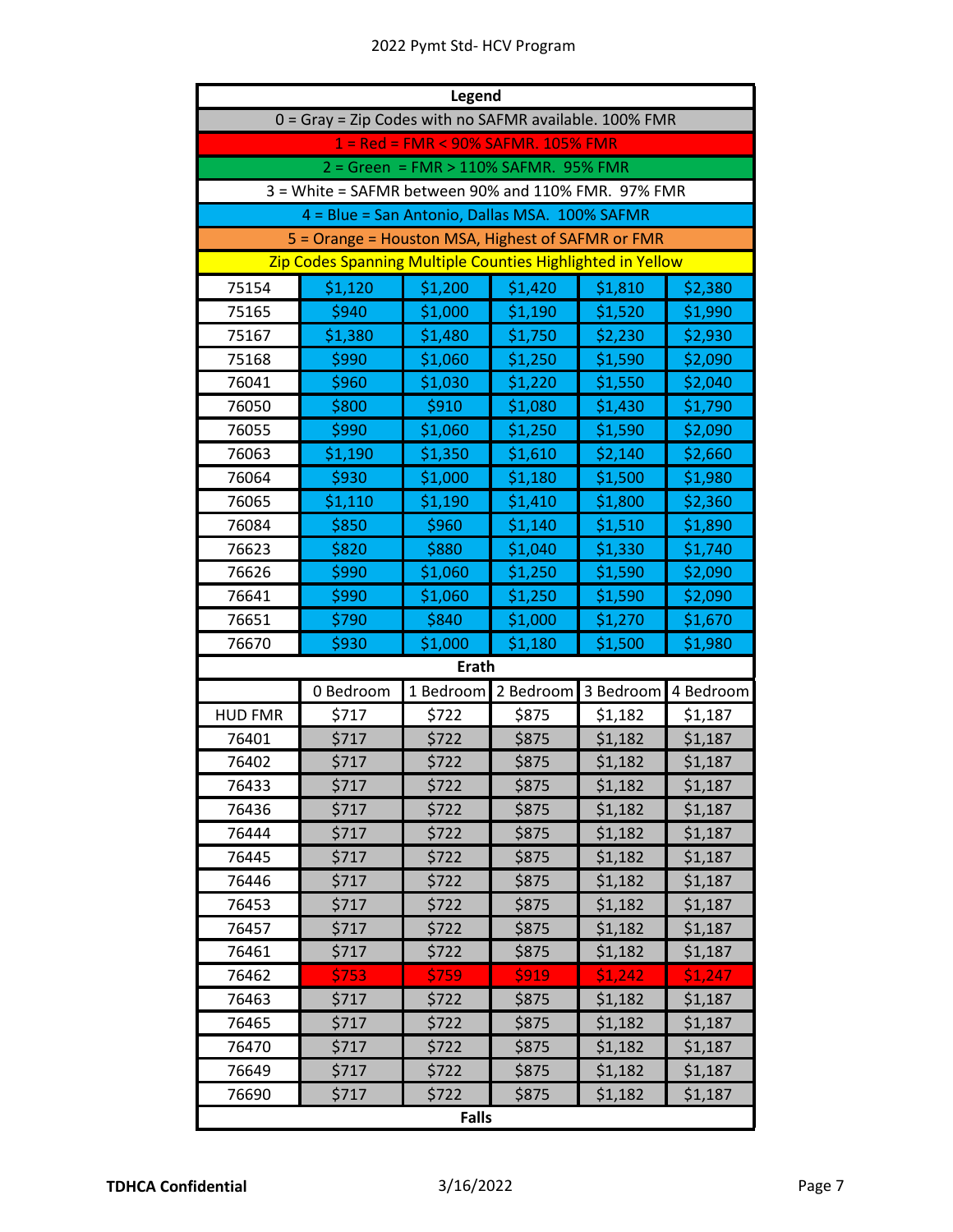|                | Legend                                                     |                                       |           |           |           |  |  |
|----------------|------------------------------------------------------------|---------------------------------------|-----------|-----------|-----------|--|--|
|                | 0 = Gray = Zip Codes with no SAFMR available. 100% FMR     |                                       |           |           |           |  |  |
|                |                                                            | 1 = Red = FMR < 90% SAFMR. 105% FMR   |           |           |           |  |  |
|                |                                                            | 2 = Green = FMR > 110% SAFMR. 95% FMR |           |           |           |  |  |
|                | 3 = White = SAFMR between 90% and 110% FMR. 97% FMR        |                                       |           |           |           |  |  |
|                | 4 = Blue = San Antonio, Dallas MSA. 100% SAFMR             |                                       |           |           |           |  |  |
|                | 5 = Orange = Houston MSA, Highest of SAFMR or FMR          |                                       |           |           |           |  |  |
|                | Zip Codes Spanning Multiple Counties Highlighted in Yellow |                                       |           |           |           |  |  |
|                | 0 Bedroom                                                  | 1 Bedroom                             | 2 Bedroom | 3 Bedroom | 4 Bedroom |  |  |
| <b>HUD FMR</b> | \$556                                                      | \$633                                 | \$757     | \$1,075   | \$1,296   |  |  |
| 76519          | \$584                                                      | \$615                                 | \$735     | \$1,043   | \$1,258   |  |  |
| 76524          | \$584                                                      | \$665                                 | \$795     | \$1,129   | \$1,361   |  |  |
| 76570          | \$584                                                      | \$665                                 | \$795     | \$1,129   | \$1,361   |  |  |
| 76579          | \$584                                                      | \$615                                 | \$795     | \$1,129   | \$1,361   |  |  |
| 76629          | \$584                                                      | \$615                                 | \$735     | \$1,043   | \$1,258   |  |  |
| 76630          | \$584                                                      | \$665                                 | \$795     | \$1,129   | \$1,258   |  |  |
| 76632          | <b>S584</b>                                                | \$665                                 | \$795     | \$1,129   | \$1,361   |  |  |
| 76642          | \$540                                                      | \$615                                 | \$735     | \$1,043   | \$1,258   |  |  |
| 76653          | \$584                                                      | \$665                                 | \$795     | \$1,129   | \$1,361   |  |  |
| 76655          | \$584                                                      | \$665                                 | \$795     | \$1,129   | \$1,361   |  |  |
| 76656          | \$540                                                      | \$615                                 | \$735     | \$1,043   | \$1,258   |  |  |
| 76661          | \$540                                                      | \$615                                 | \$735     | \$1,043   | \$1,258   |  |  |
| 76664          | \$584                                                      | \$615                                 | \$795     | \$1,043   | \$1,258   |  |  |
| 76680          | \$540                                                      | \$615                                 | \$735     | \$1,043   | \$1,258   |  |  |
| 76682          | \$584                                                      | \$665                                 | \$795     | \$1,129   | \$1,361   |  |  |
| 76685          | \$584                                                      | <b>S665</b>                           | \$795     | \$1,129   | \$1,361   |  |  |
| 76706          | \$584                                                      | \$665                                 | \$795     | \$1,129   | \$1,258   |  |  |
|                |                                                            | <b>Fort Bend</b>                      |           |           |           |  |  |
|                | 0 Bedroom                                                  | 1 Bedroom                             | 2 Bedroom | 3 Bedroom | 4 Bedroom |  |  |
| <b>HUD FMR</b> | \$944                                                      | \$1,014                               | \$1,208   | \$1,603   | \$2,058   |  |  |
| 77031          | \$944                                                      | \$1,014                               | \$1,208   | \$1,603   | \$2,058   |  |  |
| 77053          | \$1,050                                                    | \$1,130                               | \$1,340   | \$1,780   | \$2,280   |  |  |
| 77082          | \$1,070                                                    | \$1,150                               | \$1,370   | \$1,820   | \$2,330   |  |  |
| 77083          | \$944                                                      | \$1,014                               | \$1,208   | \$1,603   | \$2,058   |  |  |
| 77085          | \$990                                                      | \$1,060                               | \$1,260   | \$1,670   | \$2,150   |  |  |
| 77099          | \$944                                                      | \$1,014                               | \$1,208   | \$1,603   | \$2,058   |  |  |
| 77406          | \$1,160                                                    | \$1,250                               | \$1,490   | \$1,980   | \$2,540   |  |  |
| 77407          | \$1,330                                                    | \$1,430                               | \$1,700   | \$2,260   | \$2,900   |  |  |
| 77417          | \$944                                                      | \$1,014                               | \$1,208   | \$1,603   | \$2,058   |  |  |
| 77420          | \$1,210                                                    | \$1,300                               | \$1,550   | \$2,060   | \$2,640   |  |  |
| 77423          | \$944                                                      | \$1,014                               | \$1,208   | \$1,603   | \$2,058   |  |  |
| 77430          | \$944                                                      | \$1,014                               | \$1,208   | \$1,603   | \$2,058   |  |  |
| 77435          | \$944                                                      | \$1,014                               | \$1,208   | \$1,603   | \$2,058   |  |  |
| 77441          | \$960                                                      | \$1,040                               | \$1,240   | \$1,660   | \$2,120   |  |  |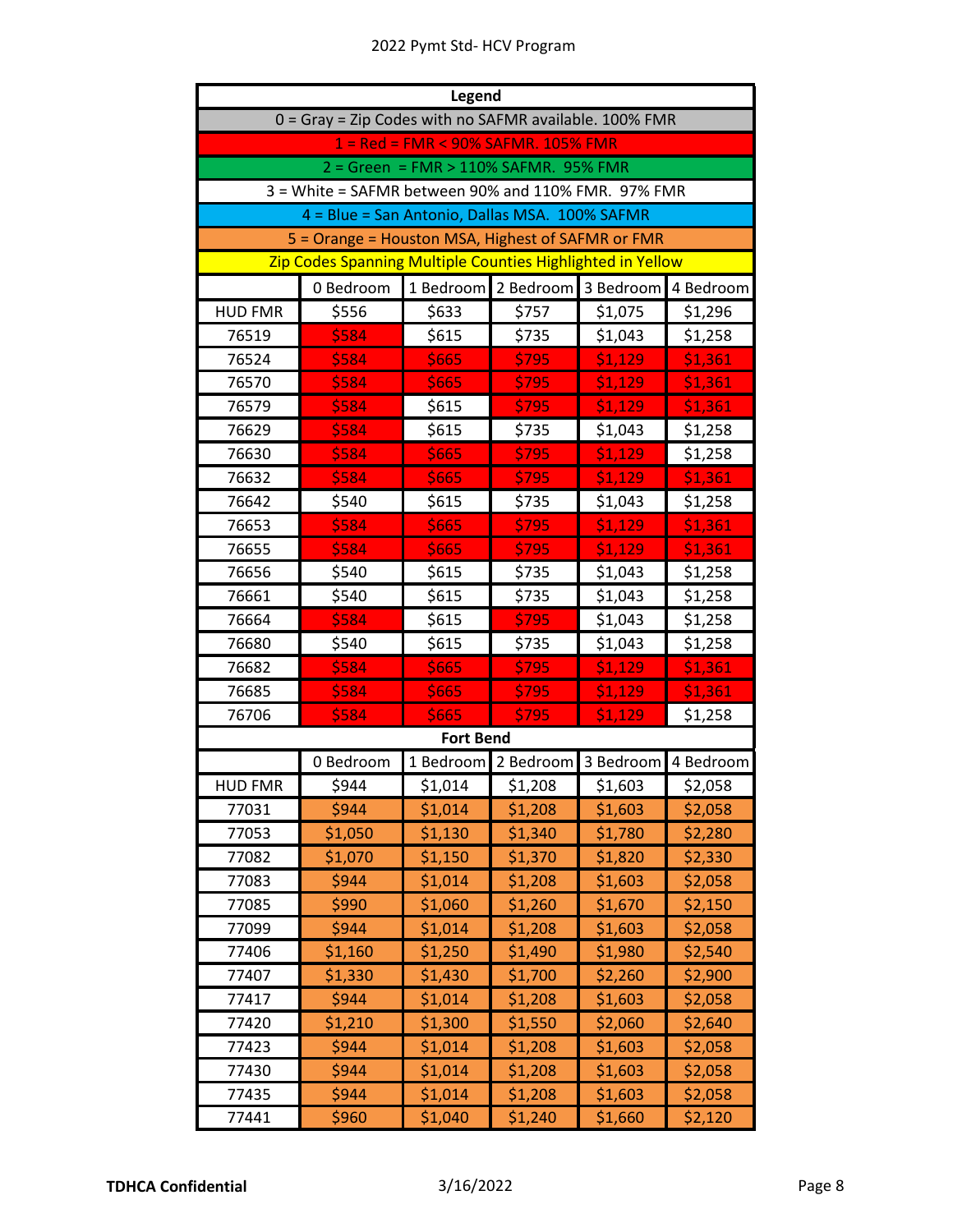| <b>Legend</b>  |                                                            |                                       |           |           |           |  |
|----------------|------------------------------------------------------------|---------------------------------------|-----------|-----------|-----------|--|
|                | 0 = Gray = Zip Codes with no SAFMR available. 100% FMR     |                                       |           |           |           |  |
|                |                                                            | 1 = Red = FMR < 90% SAFMR. 105% FMR   |           |           |           |  |
|                |                                                            | 2 = Green = FMR > 110% SAFMR. 95% FMR |           |           |           |  |
|                | 3 = White = SAFMR between 90% and 110% FMR. 97% FMR        |                                       |           |           |           |  |
|                | 4 = Blue = San Antonio, Dallas MSA. 100% SAFMR             |                                       |           |           |           |  |
|                | 5 = Orange = Houston MSA, Highest of SAFMR or FMR          |                                       |           |           |           |  |
|                | Zip Codes Spanning Multiple Counties Highlighted in Yellow |                                       |           |           |           |  |
| 77444          | \$944                                                      | \$1,014                               | \$1,208   | \$1,603   | \$2,058   |  |
| 77450          | \$1,210                                                    | \$1,300                               | \$1,550   | \$2,060   | \$2,640   |  |
| 77451          | \$944                                                      | \$1,014                               | \$1,208   | \$1,603   | \$2,058   |  |
| 77459          | \$1,420                                                    | \$1,520                               | \$1,810   | \$2,400   | \$3,080   |  |
| 77461          | \$944                                                      | \$1,014                               | \$1,208   | \$1,603   | \$2,058   |  |
| 77464          | \$944                                                      | \$1,014                               | \$1,208   | \$1,603   | \$2,058   |  |
| 77469          | \$980                                                      | \$1,050                               | \$1,250   | \$1,660   | \$2,130   |  |
| 77471          | \$944                                                      | \$1,014                               | \$1,208   | \$1,603   | \$2,058   |  |
| 77476          | \$944                                                      | \$1,014                               | \$1,208   | \$1,603   | \$2,058   |  |
| 77477          | \$1,150                                                    | \$1,230                               | \$1,470   | \$1,950   | \$2,500   |  |
| 77478          | \$1,310                                                    | \$1,400                               | \$1,670   | \$2,220   | \$2,850   |  |
| 77479          | \$1,420                                                    | \$1,520                               | \$1,810   | \$2,400   | \$3,080   |  |
| 77481          | \$1,010                                                    | \$1,110                               | \$1,310   | \$1,740   | \$2,240   |  |
| 77485          | \$944                                                      | \$1,014                               | \$1,208   | \$1,603   | \$2,058   |  |
| 77487          | \$1,210                                                    | \$1,300                               | \$1,550   | \$2,060   | \$2,640   |  |
| 77489          | \$1,200                                                    | \$1,280                               | \$1,530   | \$2,030   | \$2,610   |  |
| 77493          | \$1,240                                                    | \$1,340                               | \$1,590   | \$2,110   | \$2,710   |  |
| 77494          | \$1,420                                                    | \$1,520                               | \$1,810   | \$2,400   | \$3,080   |  |
| 77496          | \$1,210                                                    | \$1,300                               | \$1,550   | \$2,060   | \$2,640   |  |
| 77497          | \$1,210                                                    | \$1,300                               | \$1,550   | \$2,060   | \$2,640   |  |
| 77498          | \$1,340                                                    | \$1,440                               | \$1,710   | \$2,270   | \$2,910   |  |
| 77545          | \$1,280                                                    | \$1,380                               | \$1,640   | \$2,180   | \$2,790   |  |
| 77583          | \$944                                                      | \$1,014                               | \$1,208   | \$1,603   | \$2,058   |  |
| 77584          | \$1,040                                                    | \$1,360                               | \$1,550   | \$2,030   | \$2,660   |  |
|                |                                                            | <b>Freestone</b>                      |           |           |           |  |
|                | 0 Bedroom                                                  | 1 Bedroom                             | 2 Bedroom | 3 Bedroom | 4 Bedroom |  |
| <b>HUD FMR</b> | \$560                                                      | \$575                                 | \$757     | \$1,024   | \$1,144   |  |
| 75831          | \$560                                                      | \$575                                 | \$757     | \$1,024   | \$1,144   |  |
| 75838          | \$560                                                      | \$575                                 | \$757     | \$1,024   | \$1,144   |  |
| 75840          | \$560                                                      | \$575                                 | \$757     | \$1,024   | \$1,144   |  |
| 75848          | \$560                                                      | \$575                                 | \$757     | \$1,024   | \$1,144   |  |
| 75855          | \$560                                                      | \$575                                 | \$757     | \$1,024   | \$1,144   |  |
| 75859          | \$560                                                      | \$575                                 | \$757     | \$1,024   | \$1,144   |  |
| 75860          | \$560                                                      | \$575                                 | \$757     | \$1,024   | \$1,144   |  |
| 76667          | \$560                                                      | \$575                                 | \$757     | \$1,024   | \$1,144   |  |
| 76693          | \$560                                                      | \$575                                 | \$757     | \$1,024   | \$1,144   |  |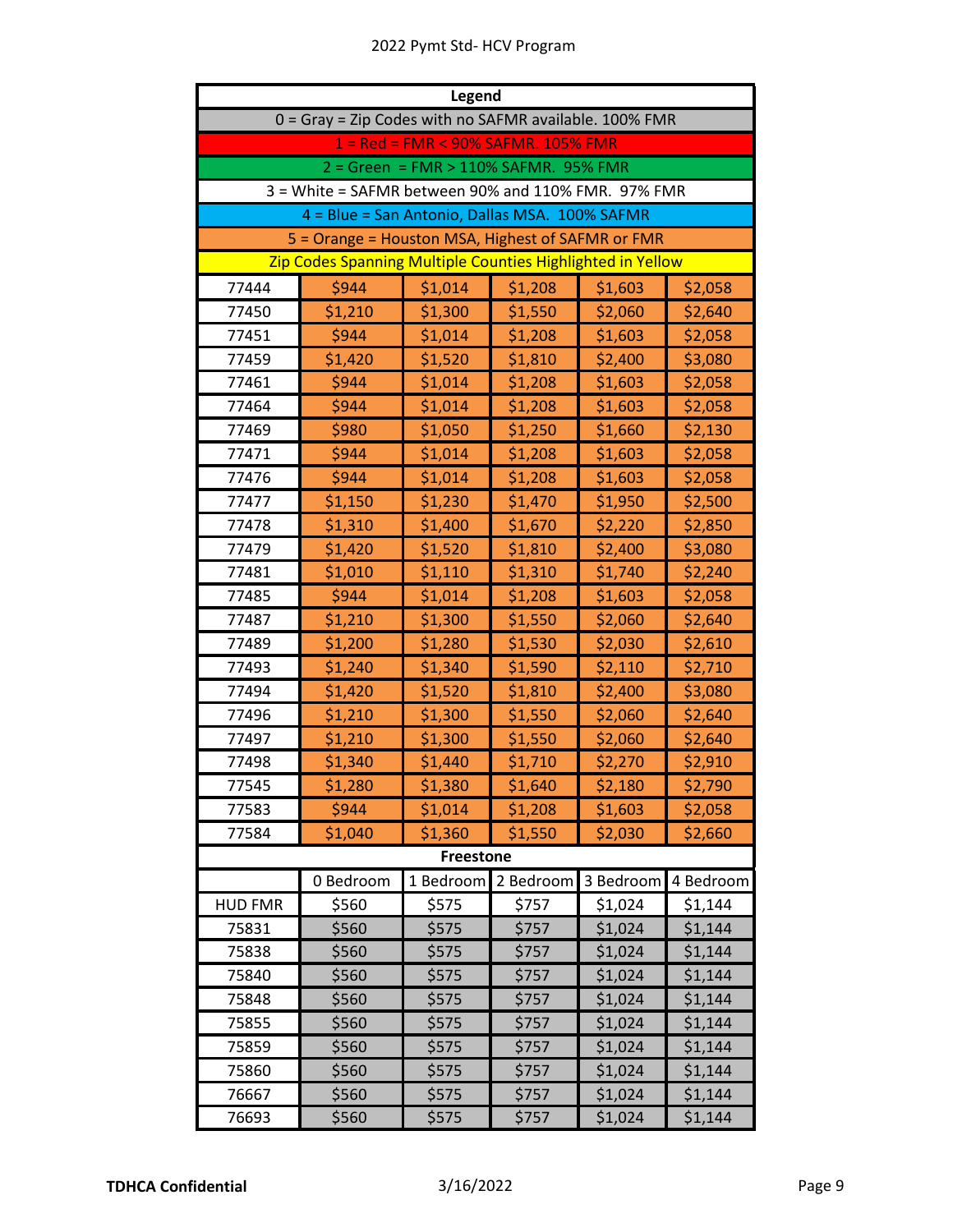|                | Legend                                                     |                                       |           |           |           |  |
|----------------|------------------------------------------------------------|---------------------------------------|-----------|-----------|-----------|--|
|                | 0 = Gray = Zip Codes with no SAFMR available. 100% FMR     |                                       |           |           |           |  |
|                |                                                            | 1 = Red = FMR < 90% SAFMR. 105% FMR   |           |           |           |  |
|                |                                                            | 2 = Green = FMR > 110% SAFMR. 95% FMR |           |           |           |  |
|                | 3 = White = SAFMR between 90% and 110% FMR. 97% FMR        |                                       |           |           |           |  |
|                | 4 = Blue = San Antonio, Dallas MSA. 100% SAFMR             |                                       |           |           |           |  |
|                | 5 = Orange = Houston MSA, Highest of SAFMR or FMR          |                                       |           |           |           |  |
|                | Zip Codes Spanning Multiple Counties Highlighted in Yellow |                                       |           |           |           |  |
|                |                                                            | Frio                                  |           |           |           |  |
|                | 0 Bedroom                                                  | 1 Bedroom                             | 2 Bedroom | 3 Bedroom | 4 Bedroom |  |
| <b>HUD FMR</b> | \$636                                                      | \$754                                 | \$859     | \$1,153   | \$1,254   |  |
| 78005          | \$605                                                      | \$732                                 | \$834     | \$1,096   | \$1,217   |  |
| 78016          | \$605                                                      | \$717                                 | \$817     | \$1,096   | \$1,217   |  |
| 78017          | \$636                                                      | \$754                                 | \$859     | \$1,153   | \$1,254   |  |
| 78057          | \$617                                                      | \$732                                 | \$834     | \$1,119   | \$1,217   |  |
| 78061          | \$636                                                      | \$754                                 | \$859     | \$1,153   | \$1,254   |  |
|                |                                                            |                                       |           |           |           |  |
|                |                                                            | Galveston                             |           |           |           |  |
|                | 0 Bedroom                                                  | 1 Bedroom                             | 2 Bedroom | 3 Bedroom | 4 Bedroom |  |
| <b>HUD FMR</b> | \$944                                                      | \$1,014                               | \$1,208   | \$1,603   | \$2,058   |  |
| 77510          | \$944                                                      | \$1,014                               | \$1,208   | \$1,603   | \$2,058   |  |
| 77511          | \$944                                                      | \$1,014                               | \$1,208   | \$1,603   | \$2,058   |  |
| 77517          | \$980                                                      | \$1,050                               | \$1,250   | \$1,660   | \$2,130   |  |
| 77518          | \$944                                                      | \$1,014                               | \$1,208   | \$1,603   | \$2,058   |  |
| 77539          | \$944                                                      | \$1,014                               | \$1,208   | \$1,603   | \$2,058   |  |
| 77546          | \$1,160                                                    | \$1,240                               | \$1,480   | \$1,960   | \$2,520   |  |
| 77549          | \$944                                                      | \$1,014                               | \$1,208   | \$1,603   | \$2,058   |  |
| 77550          | \$944                                                      | \$1,014                               | \$1,208   | \$1,603   | \$2,058   |  |
| 77551          | \$944                                                      | \$1,014                               | \$1,208   | \$1,603   | \$2,058   |  |
| 77552          | \$944                                                      | \$1,014                               | \$1,208   | \$1,603   | \$2,058   |  |
| 77553          | \$944                                                      | \$1,014                               | \$1,208   | \$1,603   | \$2,058   |  |
| 77554          | \$950                                                      | \$1,020                               | \$1,220   | \$1,620   | \$2,080   |  |
| 77555          | \$944                                                      | \$1,014                               | \$1,208   | \$1,603   | \$2,058   |  |
| 77563          | \$944                                                      | \$1,014                               | \$1,208   | \$1,603   | \$2,058   |  |
| 77565          | \$1,110                                                    | \$1,190                               | \$1,420   | \$1,880   | \$2,420   |  |
| 77568          | \$944                                                      | \$1,014                               | \$1,208   | \$1,603   | \$2,058   |  |
| 77573          | \$1,200                                                    | \$1,290                               | \$1,540   | \$2,040   | \$2,620   |  |
| 77574          | \$944                                                      | \$1,014                               | \$1,208   | \$1,603   | \$2,058   |  |
| 77581          | \$944                                                      | \$1,120                               | \$1,280   | \$1,670   | \$2,180   |  |
| 77590          | \$944                                                      | \$1,014                               | \$1,208   | \$1,603   | \$2,058   |  |
| 77591          | \$944                                                      | \$1,014                               | \$1,208   | \$1,603   | \$2,058   |  |
| 77623          | \$944                                                      | \$1,014                               | \$1,208   | \$1,603   | \$2,058   |  |
| 77650          | \$944                                                      | \$1,014                               | \$1,208   | \$1,603   | \$2,058   |  |
|                |                                                            | Gillespie                             |           |           |           |  |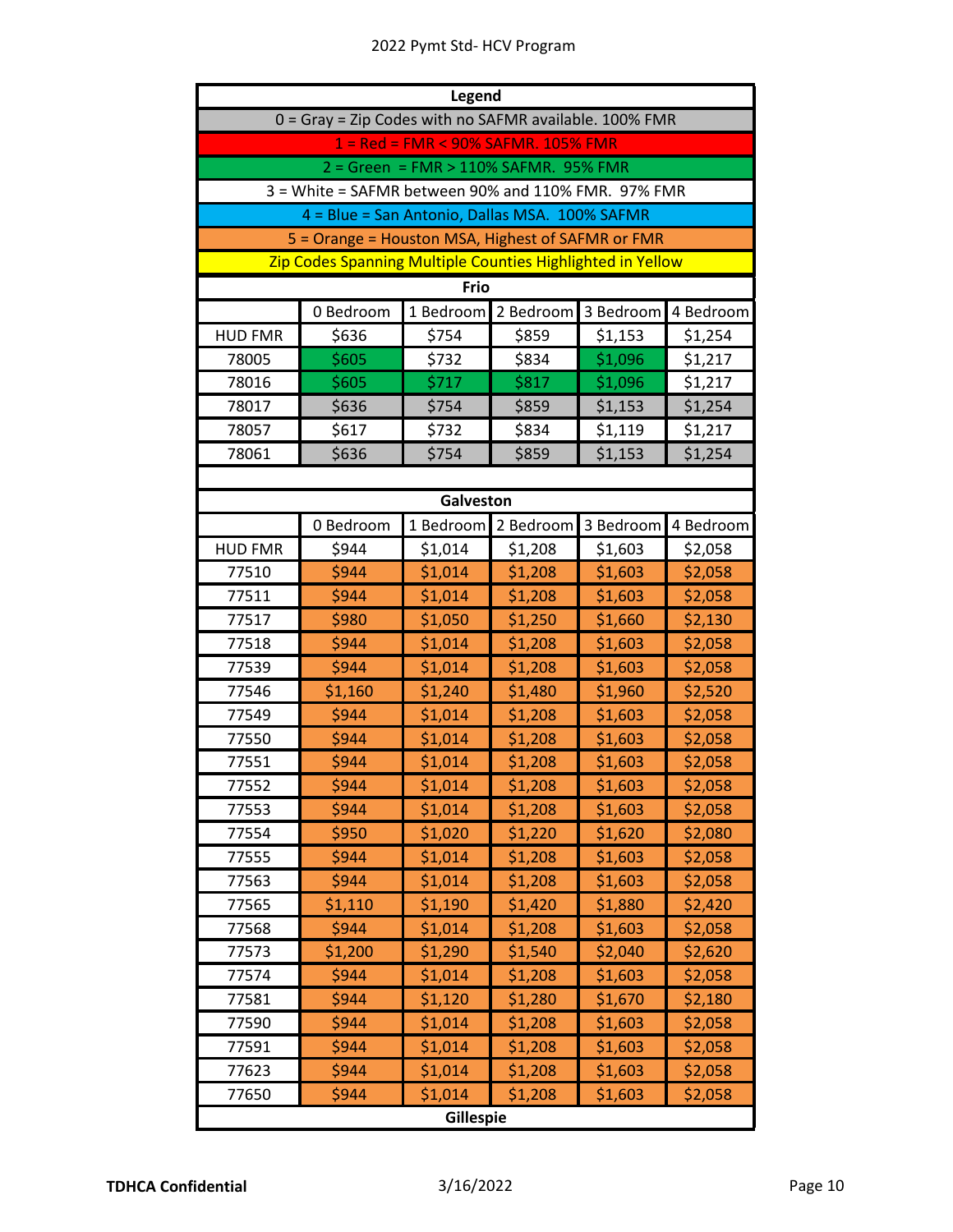| Legend         |                                                            |                                       |              |           |           |  |
|----------------|------------------------------------------------------------|---------------------------------------|--------------|-----------|-----------|--|
|                | 0 = Gray = Zip Codes with no SAFMR available. 100% FMR     |                                       |              |           |           |  |
|                |                                                            | 1 = Red = FMR < 90% SAFMR. 105% FMR   |              |           |           |  |
|                |                                                            | 2 = Green = FMR > 110% SAFMR. 95% FMR |              |           |           |  |
|                | 3 = White = SAFMR between 90% and 110% FMR. 97% FMR        |                                       |              |           |           |  |
|                | 4 = Blue = San Antonio, Dallas MSA. 100% SAFMR             |                                       |              |           |           |  |
|                | 5 = Orange = Houston MSA, Highest of SAFMR or FMR          |                                       |              |           |           |  |
|                | Zip Codes Spanning Multiple Counties Highlighted in Yellow |                                       |              |           |           |  |
|                | 0 Bedroom                                                  | 1 Bedroom                             | 2 Bedroom    | 3 Bedroom | 4 Bedroom |  |
| <b>HUD FMR</b> | \$760                                                      | \$765                                 | \$1,007      | \$1,430   | \$1,559   |  |
| 76856          | \$760                                                      | \$765                                 | \$1,007      | \$1,430   | \$1,559   |  |
| 78028          | \$760                                                      | \$765                                 | \$1,007      | \$1,430   | \$1,559   |  |
| 78058          | \$760                                                      | \$765                                 | \$1,007      | \$1,430   | \$1,559   |  |
| 78618          | \$760                                                      | \$765                                 | \$1,007      | \$1,430   | \$1,559   |  |
| 78624          | \$738                                                      | \$804                                 | \$1,058      | \$1,388   | \$1,637   |  |
| 78631          | \$760                                                      | \$765                                 | \$1,007      | \$1,430   | \$1,559   |  |
| 78635          | \$760                                                      | \$765                                 | \$1,007      | \$1,430   | \$1,559   |  |
| 78671          | \$760                                                      | \$765                                 | \$1,007      | \$1,430   | \$1,559   |  |
| 78675          | \$760                                                      | \$765                                 | \$1,007      | \$1,430   | \$1,559   |  |
|                |                                                            | <b>Grimes</b>                         |              |           |           |  |
|                | 0 Bedroom                                                  | 1 Bedroom                             | 2 Bedroom    | 3 Bedroom | 4 Bedroom |  |
| <b>HUD FMR</b> | \$603                                                      | \$619                                 | \$815        | \$1,007   | \$1,105   |  |
| 77316          | \$634                                                      | \$650                                 | \$856        | \$1,058   | \$1,161   |  |
| 77356          | \$634                                                      | \$650                                 | \$856        | \$1,058   | \$1,161   |  |
| 77363          | \$634                                                      | \$650                                 | \$856        | \$1,058   | \$1,161   |  |
| 77484          | \$634                                                      | \$650                                 | \$856        | \$1,058   | \$1,161   |  |
| 77830          | \$603                                                      | \$619                                 | \$815        | \$1,007   | \$1,105   |  |
| 77831          | \$603                                                      | \$619                                 | \$815        | \$1,007   | \$1,105   |  |
| 77861          | \$603                                                      | \$619                                 | \$815        | \$1,007   | \$1,105   |  |
| 77868          | <b>\$634</b>                                               | \$650                                 | <b>\$856</b> | \$1,058   | \$1,161   |  |
| 77872          | \$603                                                      | \$619                                 | \$815        | \$1,007   | \$1,105   |  |
| 77873          | \$634                                                      | \$650                                 | \$856        | \$1,058   | \$1,161   |  |
| 77875          | \$603                                                      | \$619                                 | \$815        | \$1,007   | \$1,105   |  |
| 77876          | \$603                                                      | \$619                                 | \$815        | \$1,007   | \$1,105   |  |
|                |                                                            | Guadalupe                             |              |           |           |  |
|                | 0 Bedroom                                                  | 1 Bedroom                             | 2 Bedroom    | 3 Bedroom | 4 Bedroom |  |
| <b>HUD FMR</b> | \$815                                                      | \$961                                 | \$1,165      | \$1,500   | \$1,849   |  |
| 78108          | \$1,220                                                    | \$1,440                               | \$1,750      | \$2,250   | \$2,780   |  |
| 78115          | \$900                                                      | \$1,060                               | \$1,280      | \$1,650   | \$2,030   |  |
| 78121          | \$860                                                      | \$1,010                               | \$1,230      | \$1,580   | \$1,950   |  |
| 78123          | \$710                                                      | \$830                                 | \$1,010      | \$1,300   | \$1,600   |  |
| 78124          | \$760                                                      | \$890                                 | \$1,080      | \$1,390   | \$1,710   |  |
| 78130          | \$900                                                      | \$1,060                               | \$1,290      | \$1,660   | \$2,050   |  |
| 78132          | \$940                                                      | \$1,110                               | \$1,340      | \$1,730   | \$2,130   |  |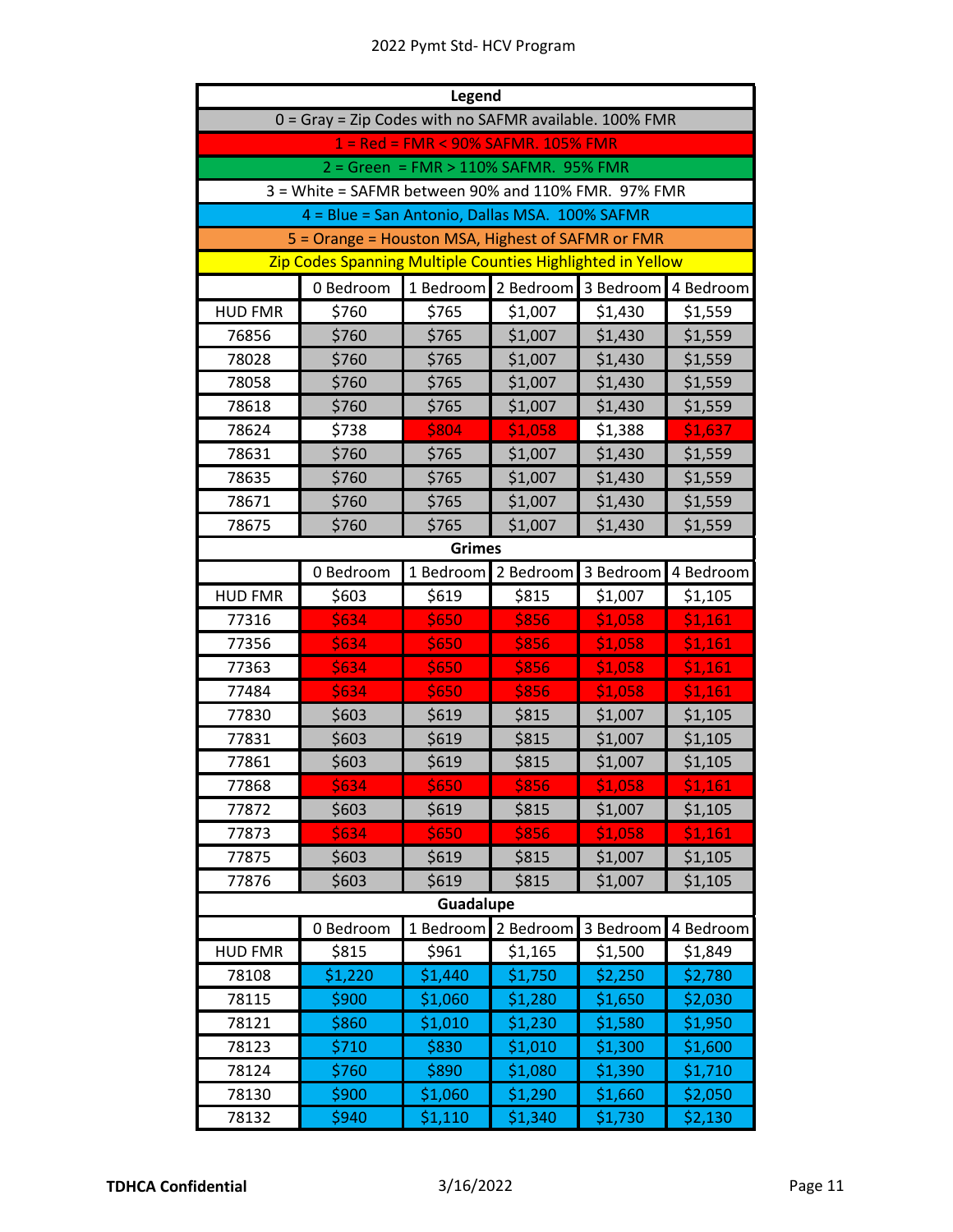| <b>Legend</b>  |                                                            |                                       |           |           |           |
|----------------|------------------------------------------------------------|---------------------------------------|-----------|-----------|-----------|
|                | 0 = Gray = Zip Codes with no SAFMR available. 100% FMR     |                                       |           |           |           |
|                |                                                            | 1 = Red = FMR < 90% SAFMR. 105% FMR   |           |           |           |
|                |                                                            | 2 = Green = FMR > 110% SAFMR. 95% FMR |           |           |           |
|                | 3 = White = SAFMR between 90% and 110% FMR. 97% FMR        |                                       |           |           |           |
|                | 4 = Blue = San Antonio, Dallas MSA. 100% SAFMR             |                                       |           |           |           |
|                | 5 = Orange = Houston MSA, Highest of SAFMR or FMR          |                                       |           |           |           |
|                | Zip Codes Spanning Multiple Counties Highlighted in Yellow |                                       |           |           |           |
| 78140          | \$710                                                      | \$830                                 | \$1,010   | \$1,300   | \$1,600   |
| 78150          | \$790                                                      | \$930                                 | \$1,130   | \$1,460   | \$1,790   |
| 78154          | \$1,020                                                    | \$1,200                               | \$1,460   | \$1,880   | \$2,320   |
| 78155          | \$720                                                      | \$850                                 | \$1,030   | \$1,330   | \$1,630   |
| 78156          | \$900                                                      | \$1,060                               | \$1,280   | \$1,650   | \$2,030   |
| 78638          | \$750                                                      | \$860                                 | \$1,030   | \$1,320   | \$1,590   |
| 78648          | \$700                                                      | \$790                                 | \$930     | \$1,200   | \$1,410   |
| 78655          | \$740                                                      | \$850                                 | \$1,000   | \$1,290   | \$1,540   |
| 78666          | \$860                                                      | \$980                                 | \$1,150   | \$1,480   | \$1,750   |
| 78670          | \$770                                                      | \$880                                 | \$1,030   | \$1,330   | \$1,580   |
|                |                                                            | Johnson                               |           |           |           |
|                | 0 Bedroom                                                  | 1 Bedroom                             | 2 Bedroom | 3 Bedroom | 4 Bedroom |
| <b>HUD FMR</b> | \$939                                                      | \$1,064                               | \$1,269   | \$1,685   | \$2,098   |
| 76009          | \$911                                                      | \$1,033                               | \$1,231   | \$1,635   | \$2,036   |
| 76028          | \$911                                                      | \$1,033                               | \$1,231   | \$1,635   | \$2,036   |
| 76031          | \$893                                                      | \$1,011                               | \$1,206   | \$1,601   | \$1,994   |
| 76033          | \$893                                                      | \$1,011                               | \$1,206   | \$1,601   | \$1,994   |
| 76035          | \$911                                                      | \$1,033                               | \$1,231   | \$1,635   | \$2,036   |
| 76036          | \$986                                                      | \$1,118                               | \$1,333   | \$1,770   | \$2,203   |
| 76044          | \$911                                                      | \$1,033                               | \$1,231   | \$1,635   | \$2,036   |
| 76049          | \$911                                                      | \$1,033                               | \$1,231   | \$1,635   | \$2,036   |
| 76050          | \$893                                                      | \$1,011                               | \$1,206   | \$1,601   | \$1,994   |
| 76058          | \$893                                                      | \$1,011                               | \$1,206   | \$1,601   | \$1,994   |
| 76059          | \$893                                                      | \$1,011                               | \$1,206   | \$1,601   | \$1,994   |
| 76061          | \$911                                                      | \$1,033                               | \$1,231   | \$1,635   | \$2,036   |
| 76063          | \$986                                                      | \$1,118                               | \$1,333   | \$1,770   | \$2,203   |
| 76070          | \$911                                                      | \$1,033                               | \$1,231   | \$1,635   | \$2,036   |
| 76084          | \$893                                                      | \$1,011                               | \$1,206   | \$1,601   | \$1,994   |
| 76093          | \$893                                                      | \$1,011                               | \$1,206   | \$1,601   | \$1,994   |
| 76097          | \$911                                                      | \$1,033                               | \$1,231   | \$1,635   | \$2,036   |
|                |                                                            | <b>Karnes</b>                         |           |           |           |
|                | 0 Bedroom                                                  | 1 Bedroom                             | 2 Bedroom | 3 Bedroom | 4 Bedroom |
| <b>HUD FMR</b> | \$559                                                      | \$633                                 | \$799     | \$1,084   | \$1,167   |
| 78062          | \$559                                                      | \$633                                 | \$799     | \$1,084   | \$1,167   |
| 78111          | \$559                                                      | \$633                                 | \$799     | \$1,084   | \$1,167   |
| 78113          | \$587                                                      | \$665                                 | \$839     | \$1,139   | \$1,226   |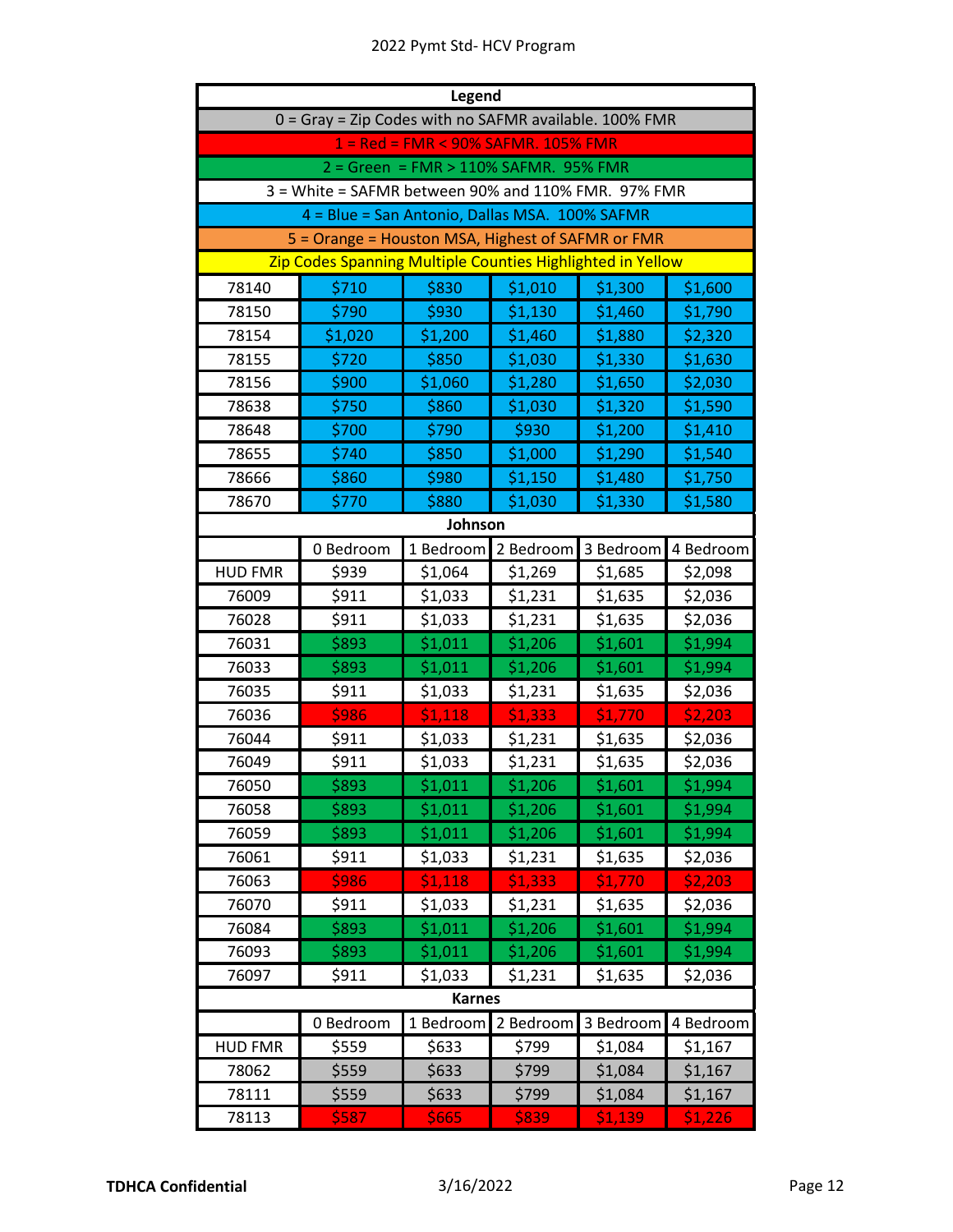| Legend                                                 |                                                               |                |           |           |           |  |  |  |
|--------------------------------------------------------|---------------------------------------------------------------|----------------|-----------|-----------|-----------|--|--|--|
| 0 = Gray = Zip Codes with no SAFMR available. 100% FMR |                                                               |                |           |           |           |  |  |  |
| 1 = Red = FMR < 90% SAFMR. 105% FMR                    |                                                               |                |           |           |           |  |  |  |
| 2 = Green = FMR > 110% SAFMR. 95% FMR                  |                                                               |                |           |           |           |  |  |  |
|                                                        | 3 = White = SAFMR between 90% and 110% FMR. 97% FMR           |                |           |           |           |  |  |  |
|                                                        | 4 = Blue = San Antonio, Dallas MSA. 100% SAFMR                |                |           |           |           |  |  |  |
|                                                        | 5 = Orange = Houston MSA, Highest of SAFMR or FMR             |                |           |           |           |  |  |  |
|                                                        | Zip Codes Spanning Multiple Counties Highlighted in Yellow    |                |           |           |           |  |  |  |
| 78116                                                  | \$559                                                         | \$633          | \$799     | \$1,084   | \$1,167   |  |  |  |
| 78117                                                  | \$559                                                         | \$633          | \$799     | \$1,084   | \$1,167   |  |  |  |
| 78118                                                  | \$587                                                         | \$665          | \$839     | \$1,052   | \$1,226   |  |  |  |
| 78119                                                  | \$587                                                         | \$665          | \$839     | \$1,052   | \$1,226   |  |  |  |
| 78141                                                  | \$559                                                         | \$633          | \$799     | \$1,084   | \$1,167   |  |  |  |
| 78144                                                  | \$559                                                         | \$633          | \$799     | \$1,084   | \$1,167   |  |  |  |
| 78151                                                  | \$559                                                         | \$633          | \$799     | \$1,084   | \$1,167   |  |  |  |
|                                                        |                                                               | <b>Kendall</b> |           |           |           |  |  |  |
|                                                        | 1 Bedroom<br>3 Bedroom<br>0 Bedroom<br>2 Bedroom<br>4 Bedroom |                |           |           |           |  |  |  |
| <b>HUD FMR</b>                                         | \$902                                                         | \$1,087        | \$1,358   | \$1,679   | \$2,130   |  |  |  |
| 78004                                                  | \$940                                                         | \$1,130        | \$1,390   | \$1,740   | \$2,190   |  |  |  |
| 78006                                                  | \$910                                                         | \$1,090        | \$1,360   | \$1,680   | \$2,130   |  |  |  |
| 78013                                                  | \$800                                                         | \$960          | \$1,170   | \$1,450   | \$1,860   |  |  |  |
| 78015                                                  | \$1,230                                                       | \$1,470        | \$1,800   | \$2,280   | \$2,850   |  |  |  |
| 78027                                                  | \$830                                                         | \$990          | \$1,220   | \$1,540   | \$1,920   |  |  |  |
| 78070                                                  | \$1,010                                                       | \$1,200        | \$1,450   | \$1,870   | \$2,300   |  |  |  |
| 78074                                                  | \$900                                                         | \$1,090        | \$1,360   | \$1,680   | \$2,130   |  |  |  |
| 78606                                                  | \$650                                                         | \$770          | \$950     | \$1,200   | \$1,500   |  |  |  |
| 78624                                                  | \$800                                                         | \$960          | \$1,170   | \$1,450   | \$1,860   |  |  |  |
|                                                        |                                                               | <b>Kerr</b>    |           |           |           |  |  |  |
|                                                        | 0 Bedroom                                                     | 1 Bedroom      | 2 Bedroom | 3 Bedroom | 4 Bedroom |  |  |  |
| <b>HUD FMR</b>                                         | \$670                                                         | \$766          | \$906     | \$1,253   | \$1,338   |  |  |  |
| 76849                                                  | \$670                                                         | \$766          | \$906     | \$1,253   | \$1,338   |  |  |  |
| 78003                                                  | \$650                                                         | \$805          | \$952     | \$1,216   | \$1,405   |  |  |  |
| 78010                                                  | \$650                                                         | \$744          | \$952     | \$1,216   | \$1,405   |  |  |  |
| 78013                                                  | \$704                                                         | \$805          | \$952     | \$1,316   | \$1,405   |  |  |  |
| 78024                                                  | \$670                                                         | \$766          | \$906     | \$1,253   | \$1,338   |  |  |  |
| 78025                                                  | \$670                                                         | \$766          | \$906     | \$1,253   | \$1,338   |  |  |  |
| 78028                                                  | \$670                                                         | \$766          | \$906     | \$1,253   | \$1,338   |  |  |  |
| 78029                                                  | \$670                                                         | \$766          | \$906     | \$1,253   | \$1,338   |  |  |  |
| 78055                                                  | \$637                                                         | \$728          | \$879     | \$1,191   | \$1,298   |  |  |  |
| 78058                                                  | \$670                                                         | \$766          | \$906     | \$1,253   | \$1,338   |  |  |  |
| 78063                                                  | \$704                                                         | \$805          | \$952     | \$1,316   | \$1,405   |  |  |  |
| 78624                                                  | \$704                                                         | \$805          | \$952     | \$1,316   | \$1,405   |  |  |  |
| 78631                                                  | \$670                                                         | \$766          | \$906     | \$1,253   | \$1,338   |  |  |  |
| Lee                                                    |                                                               |                |           |           |           |  |  |  |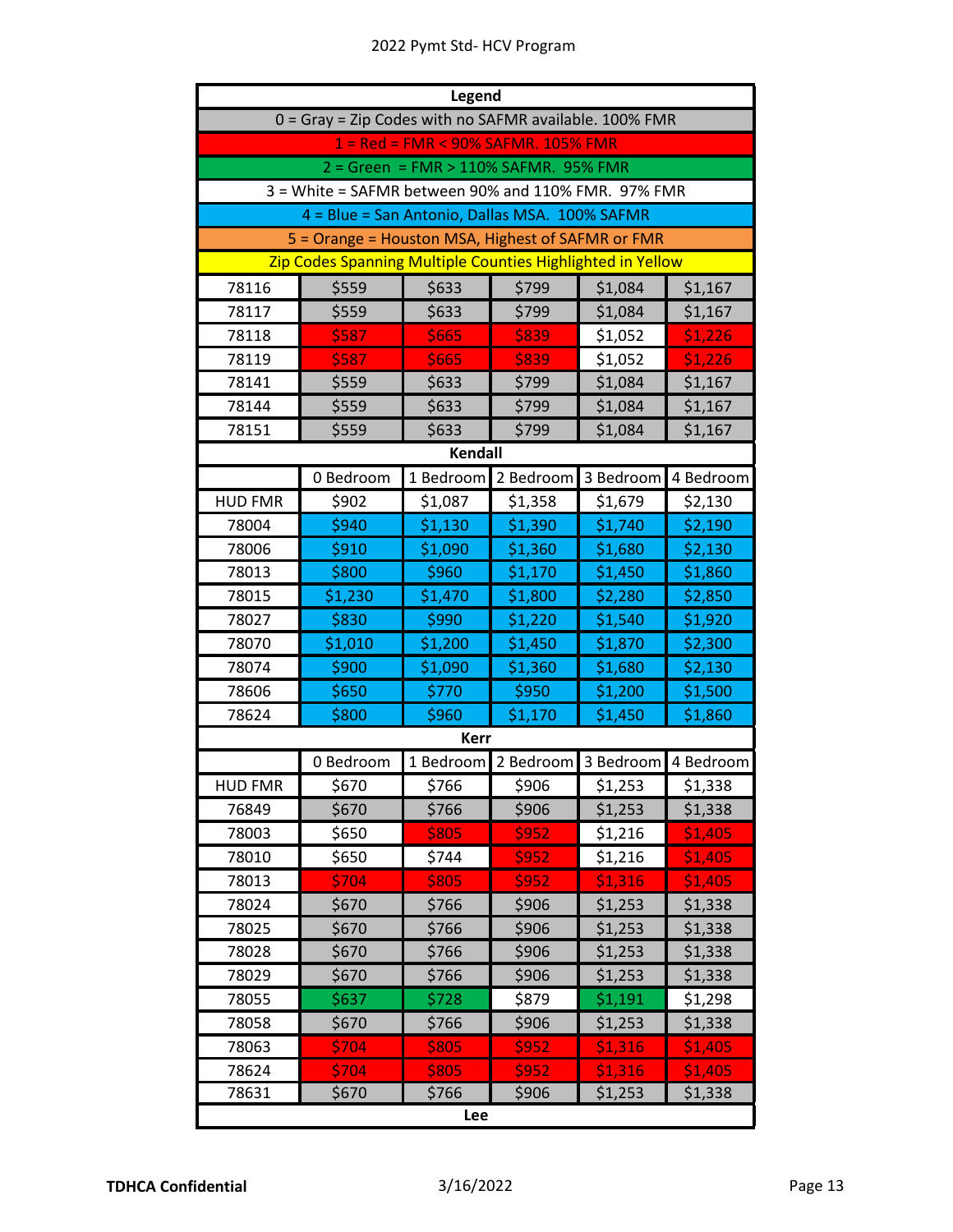| <b>Legend</b>                                          |                                                            |           |           |           |           |  |  |
|--------------------------------------------------------|------------------------------------------------------------|-----------|-----------|-----------|-----------|--|--|
| 0 = Gray = Zip Codes with no SAFMR available. 100% FMR |                                                            |           |           |           |           |  |  |
| 1 = Red = FMR < 90% SAFMR. 105% FMR                    |                                                            |           |           |           |           |  |  |
| 2 = Green = FMR > 110% SAFMR. 95% FMR                  |                                                            |           |           |           |           |  |  |
| 3 = White = SAFMR between 90% and 110% FMR. 97% FMR    |                                                            |           |           |           |           |  |  |
|                                                        | 4 = Blue = San Antonio, Dallas MSA. 100% SAFMR             |           |           |           |           |  |  |
|                                                        | 5 = Orange = Houston MSA, Highest of SAFMR or FMR          |           |           |           |           |  |  |
|                                                        | Zip Codes Spanning Multiple Counties Highlighted in Yellow |           |           |           |           |  |  |
|                                                        | 0 Bedroom                                                  | 1 Bedroom | 2 Bedroom | 3 Bedroom | 4 Bedroom |  |  |
| <b>HUD FMR</b>                                         | \$729                                                      | \$828     | \$985     | \$1,218   | \$1,438   |  |  |
| 76567                                                  | \$693                                                      | \$787     | \$936     | \$1,182   | \$1,395   |  |  |
| 76578                                                  | \$766                                                      | \$870     | \$1,035   | \$1,279   | \$1,510   |  |  |
| 77853                                                  | \$729                                                      | \$828     | \$985     | \$1,218   | \$1,438   |  |  |
| 78621                                                  | \$766                                                      | \$870     | \$1,035   | \$1,279   | \$1,510   |  |  |
| 78650                                                  | \$766                                                      | \$870     | \$1,035   | \$1,279   | \$1,510   |  |  |
| 78659                                                  | \$766                                                      | \$870     | \$1,035   | \$1,279   | \$1,510   |  |  |
| 78942                                                  | \$766                                                      | \$870     | \$1,035   | \$1,279   | \$1,510   |  |  |
| 78945                                                  | \$766                                                      | \$870     | \$1,035   | \$1,279   | \$1,510   |  |  |
| 78946                                                  | \$729                                                      | \$828     | \$985     | \$1,218   | \$1,438   |  |  |
| 78947                                                  | \$729                                                      | \$828     | \$985     | \$1,218   | \$1,438   |  |  |
| 78948                                                  | \$729                                                      | \$828     | \$985     | \$1,218   | \$1,438   |  |  |
|                                                        |                                                            | Llano     |           |           |           |  |  |
|                                                        | 0 Bedroom                                                  | 1 Bedroom | 2 Bedroom | 3 Bedroom | 4 Bedroom |  |  |
| <b>HUD FMR</b>                                         | \$718                                                      | \$737     | \$970     | \$1,199   | \$1,449   |  |  |
| 76831                                                  | \$718                                                      | \$737     | \$970     | \$1,199   | \$1,449   |  |  |
| 76869                                                  | \$718                                                      | \$737     | \$970     | \$1,199   | \$1,449   |  |  |
| 76885                                                  | \$718                                                      | \$737     | \$970     | \$1,199   | \$1,449   |  |  |
| 78607                                                  | \$718                                                      | \$737     | \$970     | \$1,199   | \$1,449   |  |  |
| 78609                                                  | \$718                                                      | \$737     | \$970     | \$1,199   | \$1,449   |  |  |
| 78611                                                  | \$718                                                      | \$737     | \$970     | \$1,199   | \$1,449   |  |  |
| 78624                                                  | \$754                                                      | \$774     | \$1,019   | \$1,259   | \$1,522   |  |  |
| 78639                                                  | \$718                                                      | \$737     | \$970     | \$1,199   | \$1,449   |  |  |
| 78643                                                  | \$718                                                      | \$737     | \$970     | \$1,199   | \$1,449   |  |  |
| 78657                                                  | \$718                                                      | \$737     | \$970     | \$1,199   | \$1,449   |  |  |
| 78672                                                  | \$718                                                      | \$737     | \$970     | \$1,199   | \$1,449   |  |  |
| <b>McLennan</b>                                        |                                                            |           |           |           |           |  |  |
|                                                        | 0 Bedroom                                                  | 1 Bedroom | 2 Bedroom | 3 Bedroom | 4 Bedroom |  |  |
| <b>HUD FMR</b>                                         | \$673                                                      | \$716     | \$915     | \$1,215   | \$1,300   |  |  |
| 76524                                                  | \$653                                                      | \$752     | \$888     | \$1,179   | \$1,365   |  |  |
| 76557                                                  | \$653                                                      | \$681     | \$888     | \$1,179   | \$1,261   |  |  |
| 76561                                                  | \$653                                                      | \$681     | \$888     | \$1,179   | \$1,261   |  |  |
| 76621                                                  | \$653                                                      | \$695     | \$888     | \$1,179   | \$1,261   |  |  |
| 76622                                                  | \$653                                                      | \$695     | \$888     | \$1,179   | \$1,261   |  |  |
| 76624                                                  | \$653                                                      | \$695     | \$888     | \$1,179   | \$1,261   |  |  |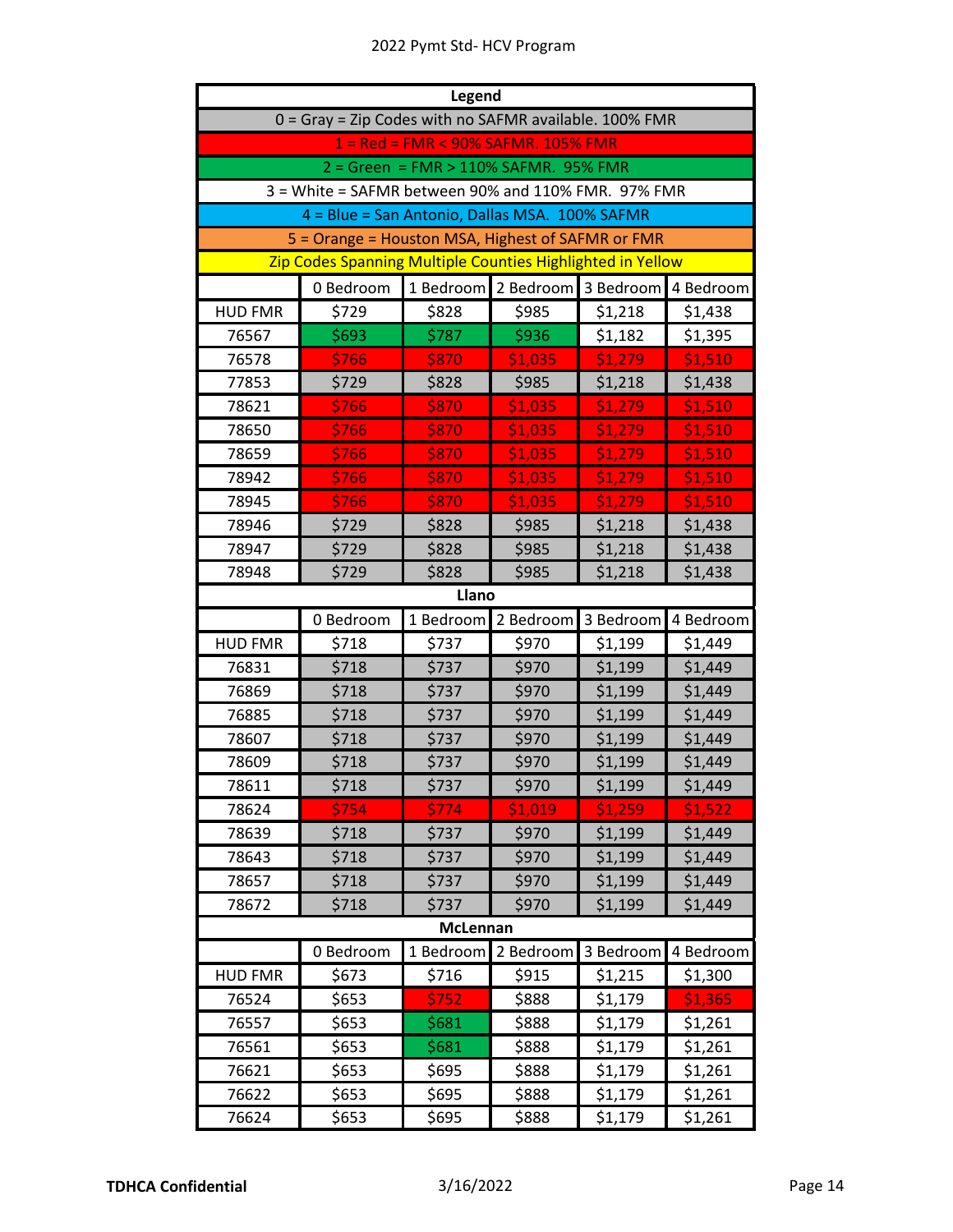| Legend                                                        |                                                            |       |       |         |         |  |
|---------------------------------------------------------------|------------------------------------------------------------|-------|-------|---------|---------|--|
| 0 = Gray = Zip Codes with no SAFMR available. 100% FMR        |                                                            |       |       |         |         |  |
| 1 = Red = FMR < 90% SAFMR. 105% FMR                           |                                                            |       |       |         |         |  |
| 2 = Green = FMR > 110% SAFMR. 95% FMR                         |                                                            |       |       |         |         |  |
| 3 = White = SAFMR between 90% and 110% FMR. 97% FMR           |                                                            |       |       |         |         |  |
|                                                               | 4 = Blue = San Antonio, Dallas MSA. 100% SAFMR             |       |       |         |         |  |
|                                                               | 5 = Orange = Houston MSA, Highest of SAFMR or FMR          |       |       |         |         |  |
|                                                               | Zip Codes Spanning Multiple Counties Highlighted in Yellow |       |       |         |         |  |
| 76630                                                         | \$653                                                      | \$695 | \$888 | \$1,179 | \$1,261 |  |
| 76633                                                         | \$707                                                      | \$752 | \$961 | \$1,179 | \$1,365 |  |
| 76638                                                         | \$707                                                      | \$752 | \$961 | \$1,276 | \$1,365 |  |
| 76640                                                         | \$653                                                      | \$695 | \$888 | \$1,179 | \$1,261 |  |
| 76643                                                         | \$707                                                      | \$752 | \$961 | \$1,276 | \$1,365 |  |
| 76654                                                         | \$653                                                      | \$695 | \$888 | \$1,179 | \$1,261 |  |
| 76655                                                         | \$707                                                      | \$752 | \$961 | \$1,276 | \$1,365 |  |
| 76657                                                         | \$707                                                      | \$752 | \$961 | \$1,276 | \$1,365 |  |
| 76664                                                         | \$653                                                      | \$695 | \$888 | \$1,179 | \$1,261 |  |
| 76673                                                         | \$653                                                      | \$681 | \$888 | \$1,179 | \$1,261 |  |
| 76678                                                         | \$673                                                      | \$716 | \$915 | \$1,215 | \$1,300 |  |
| 76682                                                         | \$653                                                      | \$695 | \$888 | \$1,179 | \$1,365 |  |
| 76684                                                         | \$673                                                      | \$716 | \$915 | \$1,215 | \$1,300 |  |
| 76689                                                         | \$653                                                      | \$695 | \$888 | \$1,179 | \$1,261 |  |
| 76691                                                         | \$653                                                      | \$695 | \$888 | \$1,179 | \$1,261 |  |
| 76701                                                         | \$707                                                      | \$752 | \$961 | \$1,276 | \$1,365 |  |
| 76702                                                         | \$653                                                      | \$695 | \$888 | \$1,179 | \$1,261 |  |
| 76703                                                         | \$653                                                      | \$695 | \$888 | \$1,179 | \$1,261 |  |
| 76704                                                         | \$653                                                      | \$681 | \$888 | \$1,179 | \$1,261 |  |
| 76705                                                         | \$653                                                      | \$681 | \$888 | \$1,179 | \$1,261 |  |
| 76706                                                         | \$653                                                      | \$695 | \$888 | \$1,179 | \$1,261 |  |
| 76707                                                         | \$653                                                      | \$695 | \$888 | \$1,179 | \$1,261 |  |
| 76708                                                         | \$653                                                      | \$695 | \$888 | \$1,179 | \$1,261 |  |
| 76710                                                         | \$653                                                      | \$695 | \$888 | \$1,179 | \$1,261 |  |
| 76711                                                         | \$707                                                      | \$752 | \$961 | \$1,276 | \$1,365 |  |
| 76712                                                         | \$707                                                      | \$752 | \$961 | \$1,276 | \$1,365 |  |
| 76714                                                         | \$653                                                      | \$695 | \$888 | \$1,179 | \$1,261 |  |
| 76716                                                         | \$653                                                      | \$695 | \$888 | \$1,179 | \$1,261 |  |
| 76797                                                         | \$673                                                      | \$716 | \$915 | \$1,215 | \$1,300 |  |
| 76798                                                         | \$653                                                      | \$695 | \$888 | \$1,179 | \$1,261 |  |
| 76799                                                         | \$673                                                      | \$716 | \$915 | \$1,215 | \$1,300 |  |
| <b>McMullen</b>                                               |                                                            |       |       |         |         |  |
| 0 Bedroom<br>1 Bedroom<br>2 Bedroom<br>3 Bedroom<br>4 Bedroom |                                                            |       |       |         |         |  |
| <b>HUD FMR</b>                                                | \$608                                                      | \$652 | \$822 | \$1,084 | \$1,200 |  |
| 78007                                                         | \$608                                                      | \$652 | \$822 | \$1,084 | \$1,200 |  |
| 78026                                                         | \$639                                                      | \$685 | \$864 | \$1,139 | \$1,260 |  |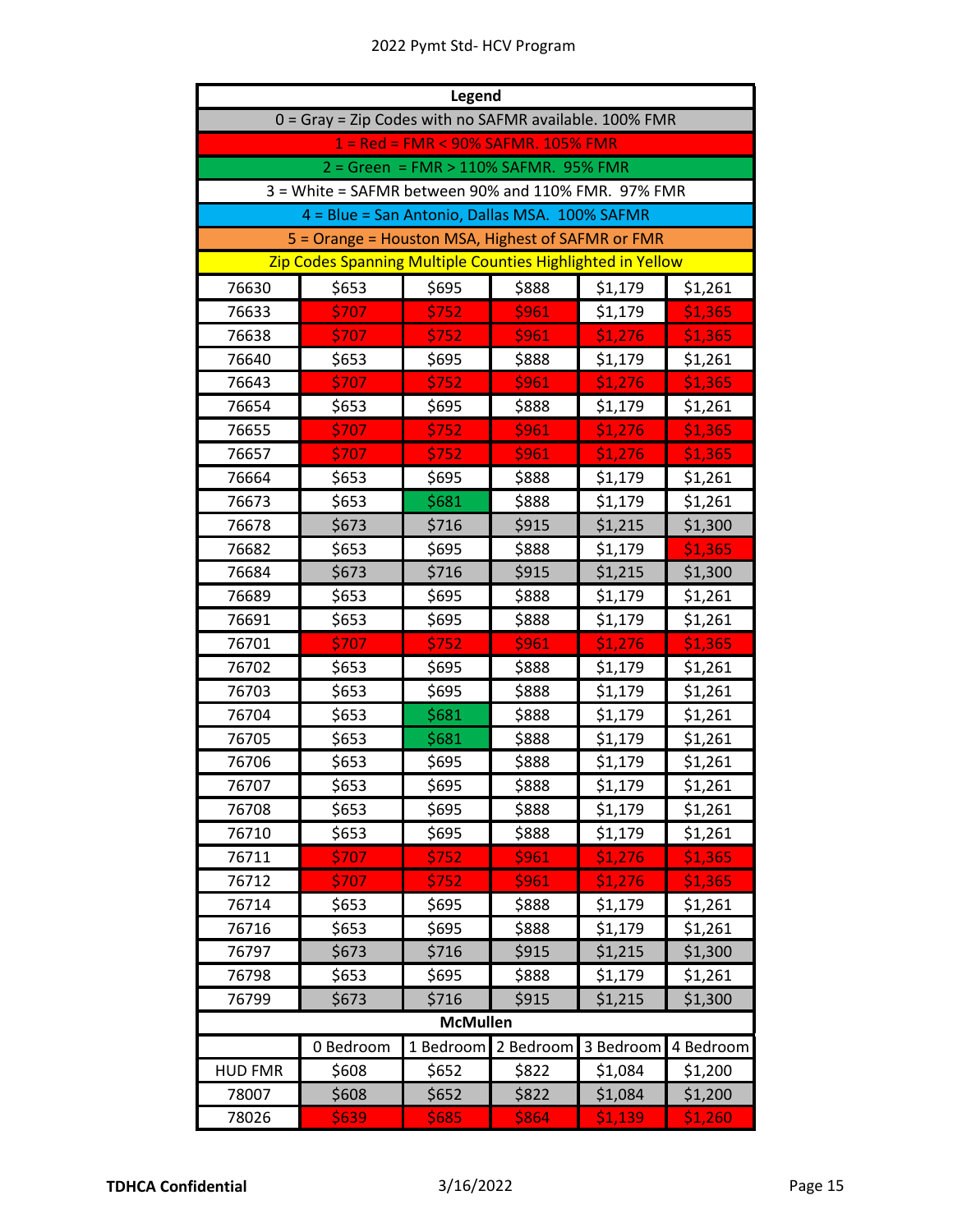| Legend                                                 |                                                            |               |           |           |           |
|--------------------------------------------------------|------------------------------------------------------------|---------------|-----------|-----------|-----------|
| 0 = Gray = Zip Codes with no SAFMR available. 100% FMR |                                                            |               |           |           |           |
| 1 = Red = FMR < 90% SAFMR. 105% FMR                    |                                                            |               |           |           |           |
| 2 = Green = FMR > 110% SAFMR. 95% FMR                  |                                                            |               |           |           |           |
| 3 = White = SAFMR between 90% and 110% FMR. 97% FMR    |                                                            |               |           |           |           |
|                                                        | 4 = Blue = San Antonio, Dallas MSA. 100% SAFMR             |               |           |           |           |
|                                                        | 5 = Orange = Houston MSA, Highest of SAFMR or FMR          |               |           |           |           |
|                                                        | Zip Codes Spanning Multiple Counties Highlighted in Yellow |               |           |           |           |
| 78071                                                  | \$608                                                      | \$652         | \$822     | \$1,084   | \$1,200   |
| 78072                                                  | \$608                                                      | \$652         | \$822     | \$1,084   | \$1,200   |
|                                                        |                                                            | <b>Medina</b> |           |           |           |
|                                                        | 0 Bedroom                                                  | 1 Bedroom     | 2 Bedroom | 3 Bedroom | 4 Bedroom |
| <b>HUD FMR</b>                                         | \$637                                                      | \$692         | \$910     | \$1,170   | \$1,309   |
| 78003                                                  | \$740                                                      | \$870         | \$1,060   | \$1,360   | \$1,680   |
| 78009                                                  | \$740                                                      | \$810         | \$1,060   | \$1,360   | \$1,530   |
| 78016                                                  | \$550                                                      | \$600         | \$780     | \$1,020   | \$1,200   |
| 78023                                                  | \$1,220                                                    | \$1,440       | \$1,740   | \$2,250   | \$2,760   |
| 78039                                                  | \$530                                                      | \$580         | \$760     | \$970     | \$1,090   |
| 78052                                                  | \$560                                                      | \$680         | \$800     | \$1,000   | \$1,280   |
| 78056                                                  | \$810                                                      | \$940         | \$1,160   | \$1,500   | \$1,800   |
| 78057                                                  | \$640                                                      | \$690         | \$910     | \$1,170   | \$1,310   |
| 78059                                                  | \$570                                                      | \$620         | \$810     | \$1,040   | \$1,200   |
| 78063                                                  | \$760                                                      | \$900         | \$1,090   | \$1,400   | \$1,730   |
| 78066                                                  | \$870                                                      | \$990         | \$1,240   | \$1,600   | \$1,880   |
| 78253                                                  | \$1,120                                                    | \$1,310       | \$1,600   | \$2,060   | \$2,530   |
| 78254                                                  | \$1,040                                                    | \$1,220       | \$1,480   | \$1,910   | \$2,350   |
| 78850                                                  | \$640                                                      | \$690         | \$910     | \$1,170   | \$1,310   |
| 78861                                                  | \$620                                                      | \$680         | \$890     | \$1,140   | \$1,280   |
| 78884                                                  | \$720                                                      | \$850         | \$1,030   | \$1,330   | \$1,630   |
| 78886                                                  | \$640                                                      | \$690         | \$910     | \$1,170   | \$1,310   |
|                                                        |                                                            | <b>Waller</b> |           |           |           |
|                                                        | 0 Bedroom                                                  | 1 Bedroom     | 2 Bedroom | 3 Bedroom | 4 Bedroom |
| <b>HUD FMR</b>                                         | \$944                                                      | \$1,014       | \$1,208   | \$1,603   | \$2,058   |
| 77355                                                  | \$980                                                      | \$1,050       | \$1,250   | \$1,660   | \$2,130   |
| 77363                                                  | \$944                                                      | \$1,014       | \$1,208   | \$1,603   | \$2,058   |
| 77423                                                  | \$944                                                      | \$1,014       | \$1,208   | \$1,603   | \$2,058   |
| 77445                                                  | \$944                                                      | \$1,014       | \$1,208   | \$1,603   | \$2,058   |
| 77446                                                  | \$960                                                      | \$1,030       | \$1,230   | \$1,630   | \$2,100   |
| 77447                                                  | \$1,080                                                    | \$1,160       | \$1,380   | \$1,830   | \$2,350   |
| 77466                                                  | \$944                                                      | \$1,014       | \$1,208   | \$1,603   | \$2,058   |
| 77484                                                  | \$944                                                      | \$1,014       | \$1,208   | \$1,603   | \$2,058   |
| 77493                                                  | \$1,240                                                    | \$1,340       | \$1,590   | \$2,110   | \$2,710   |
| 77494                                                  | \$1,420                                                    | \$1,520       | \$1,810   | \$2,400   | \$3,080   |
| 77868                                                  | \$944                                                      | \$1,014       | \$1,208   | \$1,603   | \$2,058   |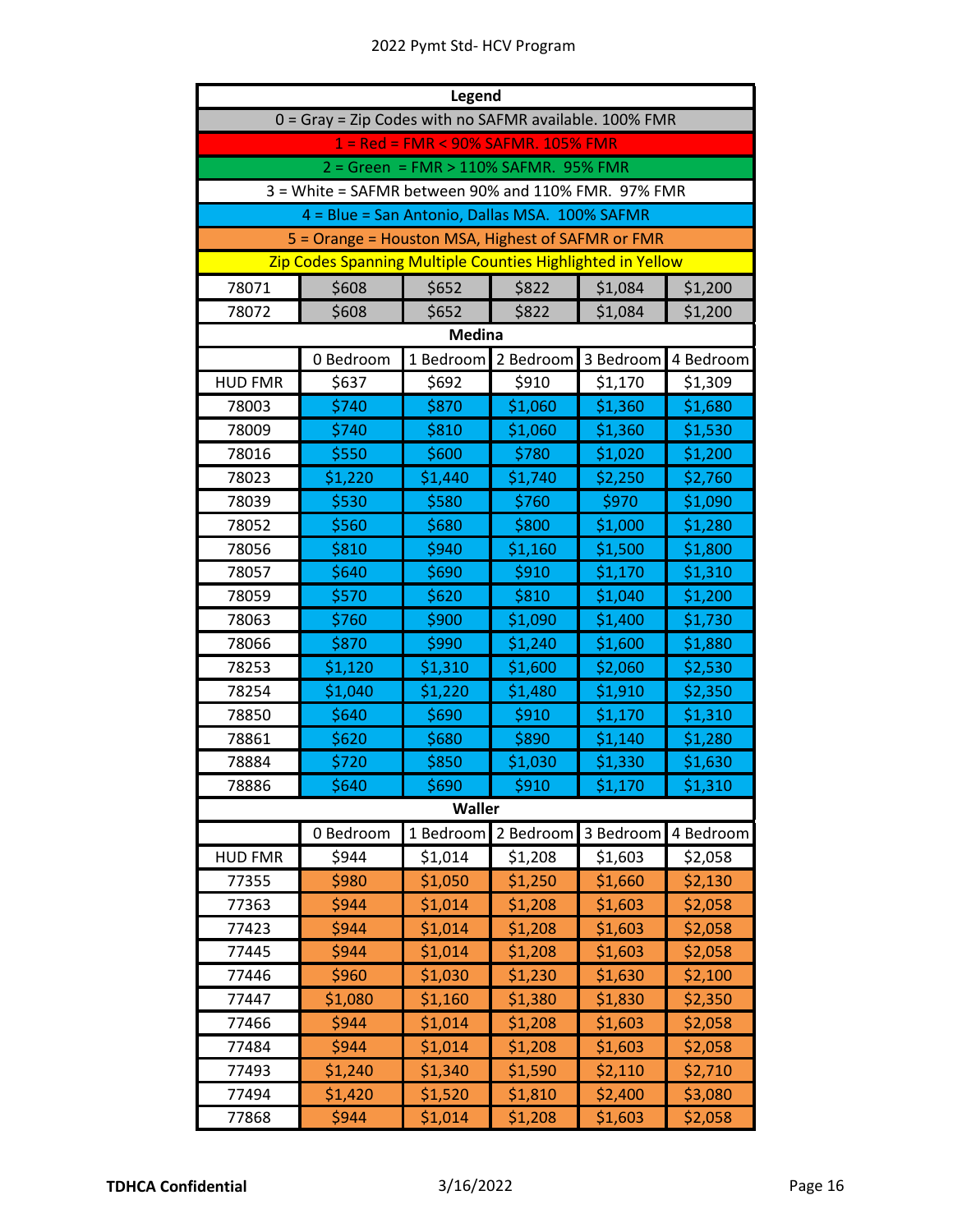| Legend                                                 |                                                               |           |           |           |           |  |  |
|--------------------------------------------------------|---------------------------------------------------------------|-----------|-----------|-----------|-----------|--|--|
| 0 = Gray = Zip Codes with no SAFMR available. 100% FMR |                                                               |           |           |           |           |  |  |
| 1 = Red = FMR < 90% SAFMR. 105% FMR                    |                                                               |           |           |           |           |  |  |
| 2 = Green = FMR > 110% SAFMR. 95% FMR                  |                                                               |           |           |           |           |  |  |
|                                                        | 3 = White = SAFMR between 90% and 110% FMR. 97% FMR           |           |           |           |           |  |  |
|                                                        | 4 = Blue = San Antonio, Dallas MSA. 100% SAFMR                |           |           |           |           |  |  |
|                                                        | 5 = Orange = Houston MSA, Highest of SAFMR or FMR             |           |           |           |           |  |  |
|                                                        | Zip Codes Spanning Multiple Counties Highlighted in Yellow    |           |           |           |           |  |  |
|                                                        |                                                               | Wharton   |           |           |           |  |  |
|                                                        | 1 Bedroom<br>3 Bedroom<br>4 Bedroom<br>0 Bedroom<br>2 Bedroom |           |           |           |           |  |  |
| <b>HUD FMR</b>                                         | \$598                                                         | \$676     | \$808     | \$1,141   | \$1,383   |  |  |
| 77420                                                  | \$628                                                         | \$710     | \$849     | \$1,199   | \$1,453   |  |  |
| 77432                                                  | \$598                                                         | \$676     | \$808     | \$1,141   | \$1,383   |  |  |
| 77434                                                  | \$598                                                         | \$676     | \$808     | \$1,141   | \$1,383   |  |  |
| 77435                                                  | \$628                                                         | \$710     | \$849     | \$1,199   | \$1,453   |  |  |
| 77436                                                  | \$598                                                         | \$676     | \$808     | \$1,141   | \$1,383   |  |  |
| 77437                                                  | \$598                                                         | \$676     | \$808     | \$1,141   | \$1,383   |  |  |
| 77443                                                  | \$598                                                         | \$676     | \$808     | \$1,141   | \$1,383   |  |  |
| 77448                                                  | \$598                                                         | \$676     | \$808     | \$1,141   | \$1,383   |  |  |
| 77453                                                  | \$598                                                         | \$676     | \$808     | \$1,141   | \$1,383   |  |  |
| 77454                                                  | \$598                                                         | \$676     | \$808     | \$1,141   | \$1,383   |  |  |
| 77455                                                  | \$598                                                         | \$676     | \$808     | \$1,141   | \$1,383   |  |  |
| 77467                                                  | \$598                                                         | \$676     | \$808     | \$1,141   | \$1,383   |  |  |
| 77485                                                  | \$628                                                         | \$710     | \$849     | \$1,199   | \$1,453   |  |  |
| 77488                                                  | \$598                                                         | \$676     | \$808     | \$1,141   | \$1,383   |  |  |
|                                                        |                                                               | Wilson    |           |           |           |  |  |
|                                                        | 0 Bedroom                                                     | 1 Bedroom | 2 Bedroom | 3 Bedroom | 4 Bedroom |  |  |
| <b>HUD FMR</b>                                         | \$815                                                         | \$961     | \$1,165   | \$1,500   | \$1,849   |  |  |
| 78064                                                  | \$720                                                         | \$900     | \$1,030   | \$1,270   | \$1,700   |  |  |
| 78101                                                  | \$790                                                         | \$940     | Ş1,140    | \$1,460   | \$1,800   |  |  |
| 78112                                                  | \$730                                                         | \$860     | \$1,040   | \$1,340   | \$1,650   |  |  |
| 78113                                                  | \$800                                                         | \$950     | \$1,140   | \$1,460   | \$1,820   |  |  |
| 78114                                                  | \$730                                                         | \$870     | \$1,050   | \$1,350   | \$1,670   |  |  |
| 78121                                                  | \$860                                                         | \$1,010   | \$1,230   | \$1,580   | \$1,950   |  |  |
| 78140                                                  | \$710                                                         | \$830     | \$1,010   | \$1,300   | \$1,600   |  |  |
| 78143                                                  | \$730                                                         | \$860     | \$1,040   | \$1,340   | \$1,650   |  |  |
| 78147                                                  | \$640                                                         | \$750     | \$910     | \$1,170   | \$1,440   |  |  |
| 78152                                                  | \$830                                                         | \$980     | \$1,190   | \$1,530   | \$1,890   |  |  |
| 78160                                                  | \$730                                                         | \$870     | \$1,050   | \$1,350   | \$1,670   |  |  |
| 78161                                                  | \$800                                                         | \$950     | \$1,150   | \$1,480   | \$1,830   |  |  |
| 78223                                                  | \$710                                                         | \$830     | \$1,010   | \$1,300   | \$1,600   |  |  |
| <b>Wise</b>                                            |                                                               |           |           |           |           |  |  |
|                                                        | 0 Bedroom                                                     | 1 Bedroom | 2 Bedroom | 3 Bedroom | 4 Bedroom |  |  |
| <b>HUD FMR</b>                                         | \$857                                                         | \$872     | \$994     | \$1,335   | \$1,399   |  |  |